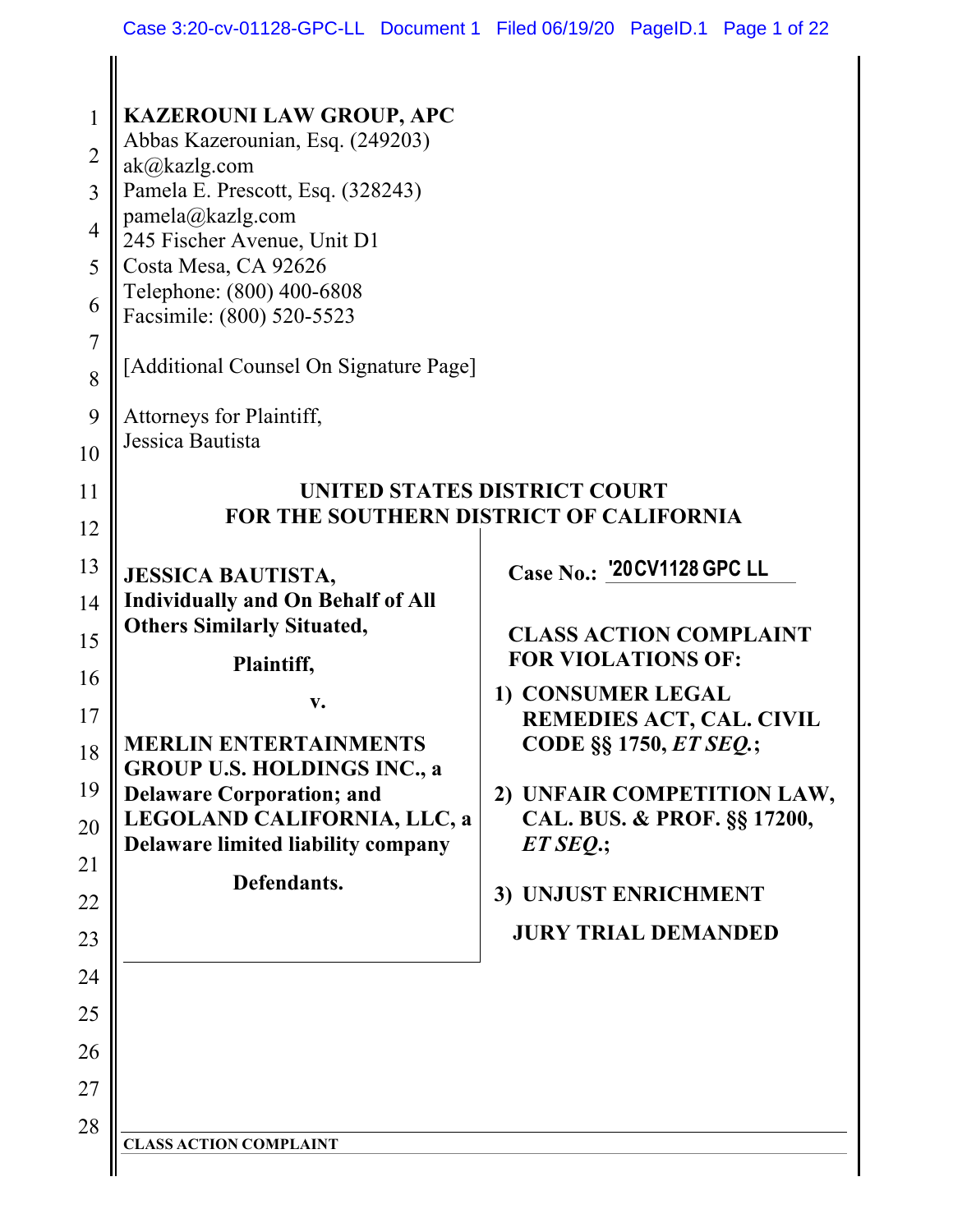#### **INTRODUCTION**

2 3 4 5 6 7 8 9 10 11 1. Plaintiff JESSICA BAUTISTA ("Ms. Bautista," or "Plaintiff"), individually and on behalf of all others similarly situated, brings this action for damages and injunctive relief, and any other available legal or equitable remedies, resulting from the unlawful practices and conduct of Defendants MERLIN ENTERTAINMENTS GROUP U.S. HOLDINGS INC. ("Merlin U.S."), and LEGOLAND CALIFORNIA, LLC ("Legoland LLC") (together "Legoland" or "Defendants") in violation of: (1) California's Consumer Legal Remedies Act ("CLRA"), Cal. Civ. Code §§ 1750, *et seq*.; (2) California's Unfair Competition Law ("UCL"), Bus. & Prof. Code §§ 17200, *et seq*.; and (3) for Unjust Enrichment.

2. This action arises out of unfair and unlawful business practices stemming from the current COVID-19 global pandemic which has resulted in the closure of theme parks and other attractions throughout the United States.

3. The Center for Disease Control and Prevention ("CDC") has classified COVID-19 as a serious threat to the health and safety of the public, and the World Health Organization declared the COVID-19 outbreak to be a pandemic.

4. Plaintiff alleges the following based upon personal knowledge as to herself and her own acts, and on information and belief as to all other matters, including, the investigation conducted by and through her attorneys which includes, without limitation, a review of Defendant's public documents, announcements, and wire and press releases published by and regarding Defendants, and information readily obtainable on the internet.

#### **JURISDICTION**

5. Jurisdiction if proper under 28 U.S.C. § 1332(d) ("CAFA"), which provides for original jurisdiction of the federal courts of any class action in which any member of the class is a citizen of a state different from the defendant, and in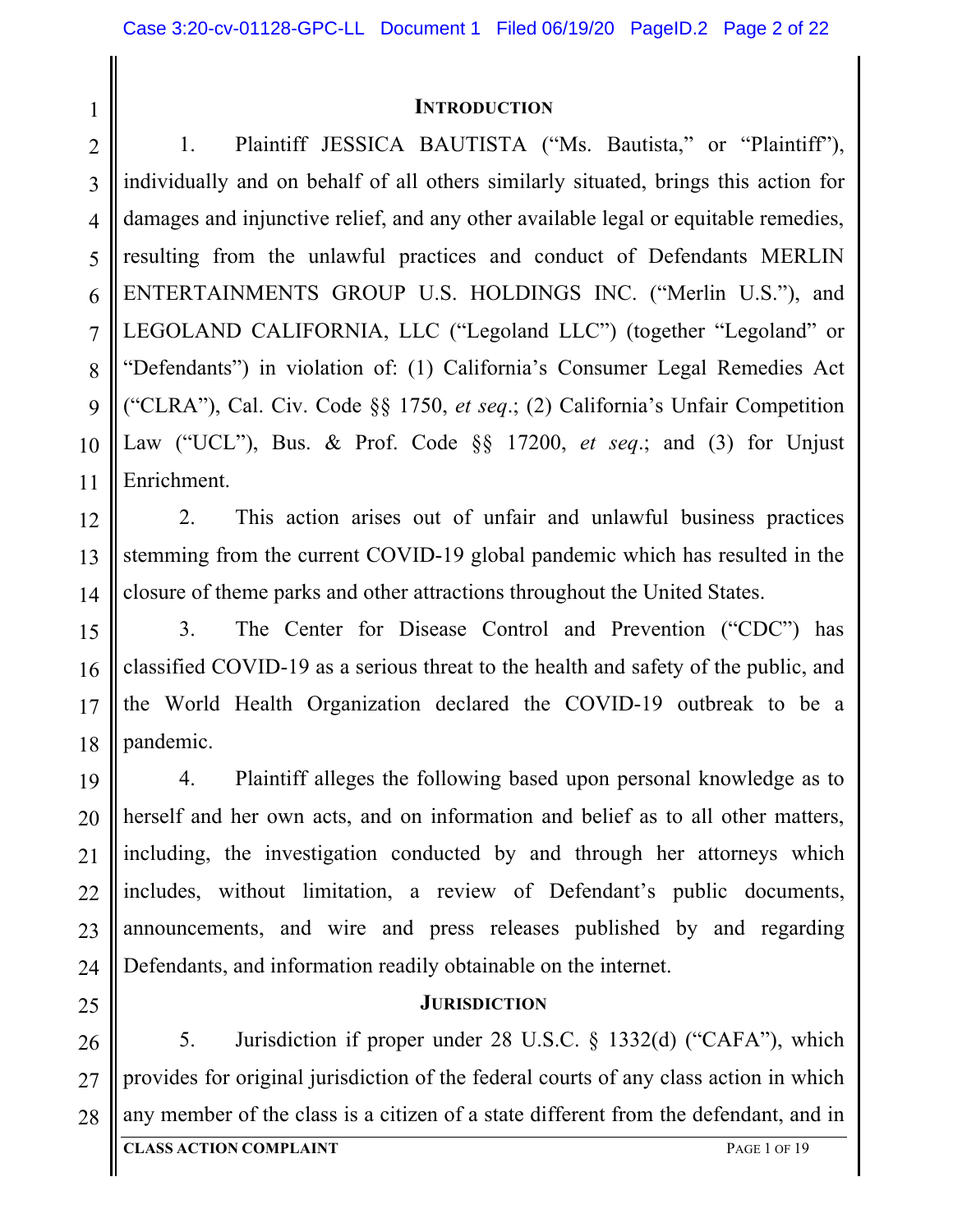2 which the matter in controversy exceed, in the aggregate, the sum of \$5,000,000, exclusive of interest and costs.

3 4 6. Upon information and belief, many members of the proposed Classes are residents of states other than California.

5 6 7 7. Upon information and belief, the total claims of individual members in this action are in excess of \$5,000,000, where Plaintiff seeks a refund of the purchase price of hotel reservations and other services, which, when aggregated among the proposed class in the several thousands, exceeds the \$5,000,000 threshold.

1

8. Upon information and belief, Merlin U.S. is a Delaware corporation.

9. Upon information and belief, Legoland LLC is a Delaware limited liability company.

10. This Court has general and specific personal jurisdiction over Defendants because Defendants conduct business in the County of San Diego, State of California; and, upon information and belief Defendants main offices are located at 1 Legoland Drive, Carlsbad, CA 92008.

#### **VENUE**

11. Venue is proper in the United States District Court for the Southern District of California pursuant to 18 U.S.C. § 1391(b)(2) because a substantial part of the events giving rise to the claims occurred within this judicial district and the Defendants conduct substantial business within this judicial district.

#### **PARTIES**

12. At all times relevant, Plaintiff was and is an individual residing in the State of California.

13. Defendants are a part of a multinational attractions company that owns, manages, and operates a portfolio of attractions across the world including theme parks and related facilities throughout the United States, including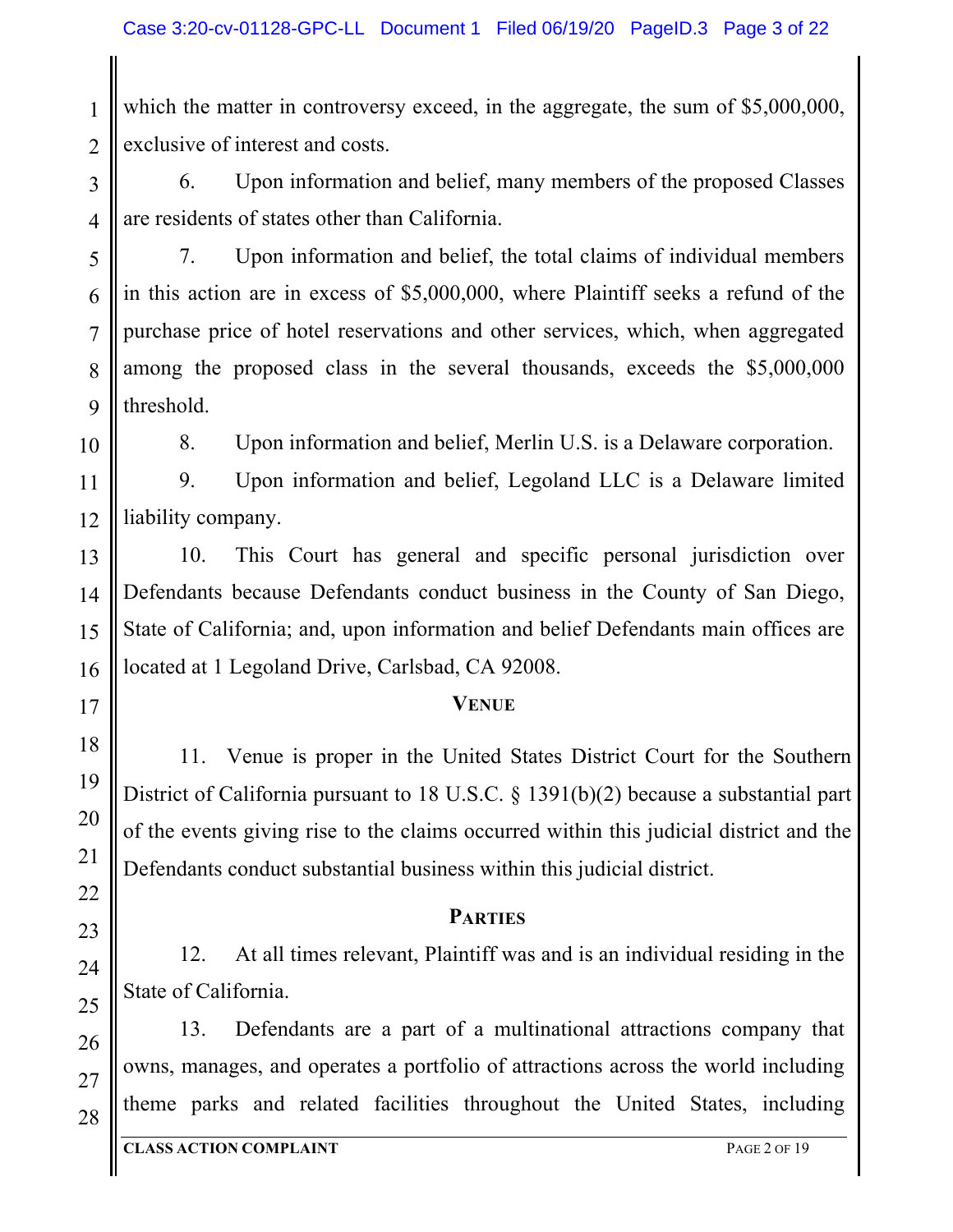Legoland California and other theme parks in the United States.

2 3 4 5 6 14. Plaintiff alleges that at all times relevant herein, Defendants conducted business in the State of California, in the County of San Diego, and within this judicial district, including but not limited to trade or commerce through advertising and offering various goods and services to consumers in California and throughout the United States.

#### **FACTUAL ALLEGATIONS**

8 9 10 15. On or about March 6, 2020 Ms. Bautista purchased a two-night stay in a Princess Deluxe Room at the Legoland Castle Hotel located in Carlsbad, California for May 15, 2020 through May 17, 2020.

11 12 16. Said hotel reservation came with four 3-day tickets to Legoland's California theme park, sea life, and water park.

13 14 17. Ms. Bautista additionally purchased a Legoland Castle Hotel Birthday Package to be delivered the day of check-in.

15 16 18. In total, Ms. Bautista paid close to \$1,900 to Defendants for such goods or services.

17 18 19 20 21 19. Mere days after this purchase, Governor Gavin Newsom issued a Stay at Home Order, requiring Californians to stay at home in their place of residence.<sup>1</sup> Governor Newsom acknowledged that in the early weeks of March 2020, COVID-19 "rapidly spread through California, necessitating the need for more stringent guidelines."<sup>2</sup>

22 23 24 20. The rapid spread of the COVID-19 pandemic caused hundreds of thousands of people to fall ill, led to record high unemployment numbers, and critically damaged the stability of the stock market. As a result, many companies

28

i

25

1

<sup>26</sup> 27 <sup>1</sup> Executive Department State of California, Executive Order N-33-20, (March 19, 2020), https://www.gov.ca.gov/wp-content/uploads/2020/03/3.19.20-attested-EO-N-33-20-COVID-19-HEALTH-ORDER.pdf.  $^2$  *Id.*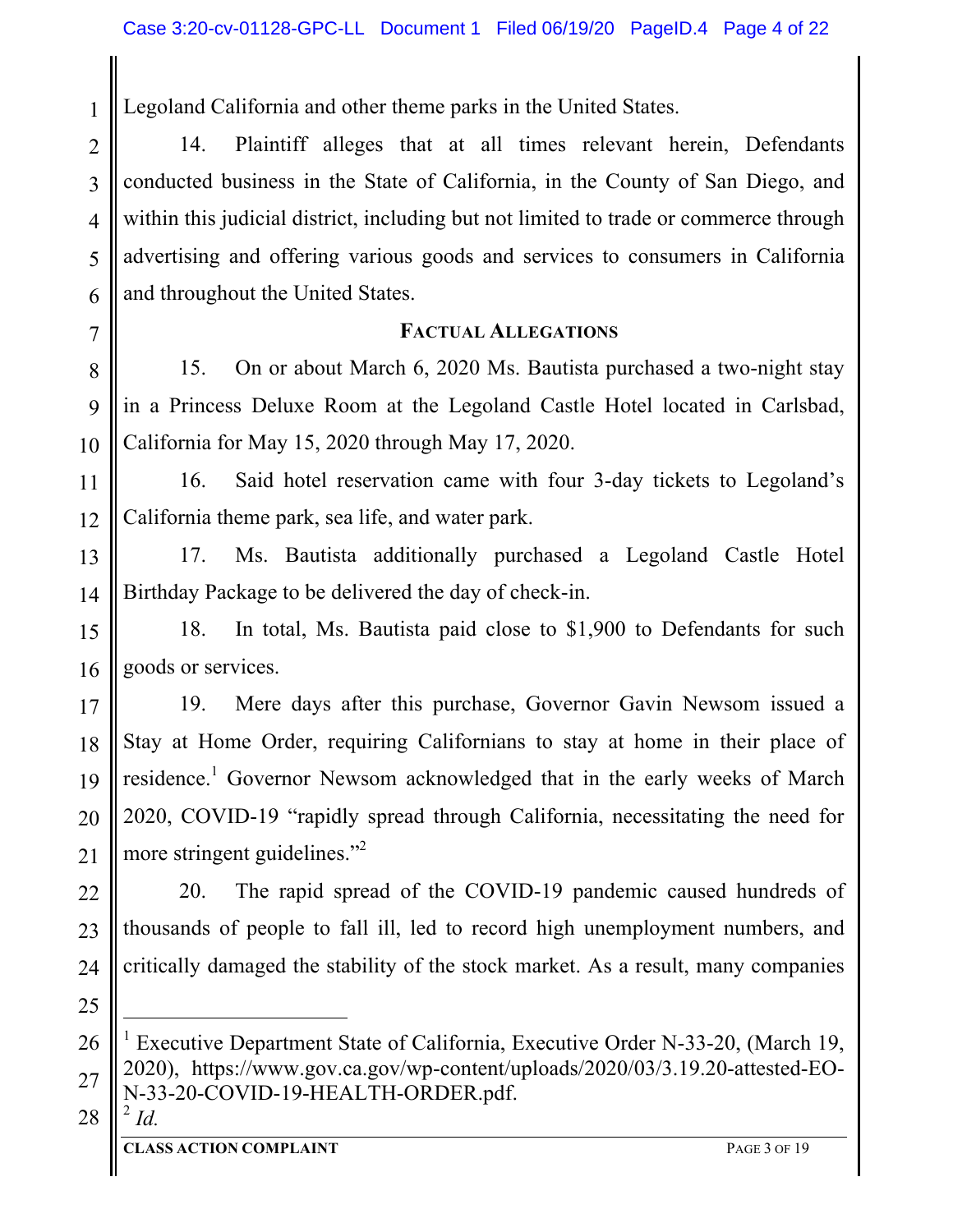experienced serious financial burdens as a direct result of the pandemic.

2 3 4 21. Ms. Bautista could not have foreseen the rapid spread of COVID-19, nor could they have imagined such drastic measures would be implemented to prevent the spread of the virus.

5 6 7 22. Immediately following the Order issued by Governor Newsom, Ms. Bautista contacted Legoland to cancel her upcoming hotel reservation and requested a refund due to the extenuating circumstances.

8 9 10 11 23. On or about March 27, 2020, Legoland responded to Ms. Bautista's inquiry stating that she could not receive a refund for her upcoming stay. Ms. Bautista insisted that she did not want to risk her and her family's health by traveling to Legoland during a pandemic.

12 13 14 15 24. Legoland eventually, after numerous correspondences, offered to simply "reschedule" Ms. Bautista's trip. Due to the rapid and everchanging nature of the current national health crisis, Ms. Bautista again requested a refund. Legoland once again refused to honor this reasonable request.

16 17 18 19 20 25. Legoland California, including its onsite hotels, resorts, and theme parks, have remained closed to the public since March  $2020$ .<sup>3</sup> Thus, even if Ms. Bautista desired to follow through with her May 15, 2020 trip to Legoland, she was prevented from doing so due to the indefinite closure of Legoland's hotels and theme parks by Defendants.

21 22 23 24 26. The closure of the park should have meant that ticketholders and customers who reserved hotels were refunded their money in full, which money that in many cases was needed by consumers to pay for food, rent, healthcare costs, and other basic necessities during the COVID-19 pandemic.

25 26

i

1

27. As a result of Defendants' knowing and willful failure to provide Ms.

Legoland Vacations, Notification of Temporary Closure,

<sup>27</sup> 28 https://vacations.legoland.com/california/booking/package/search.html (last visited June 10, 2020).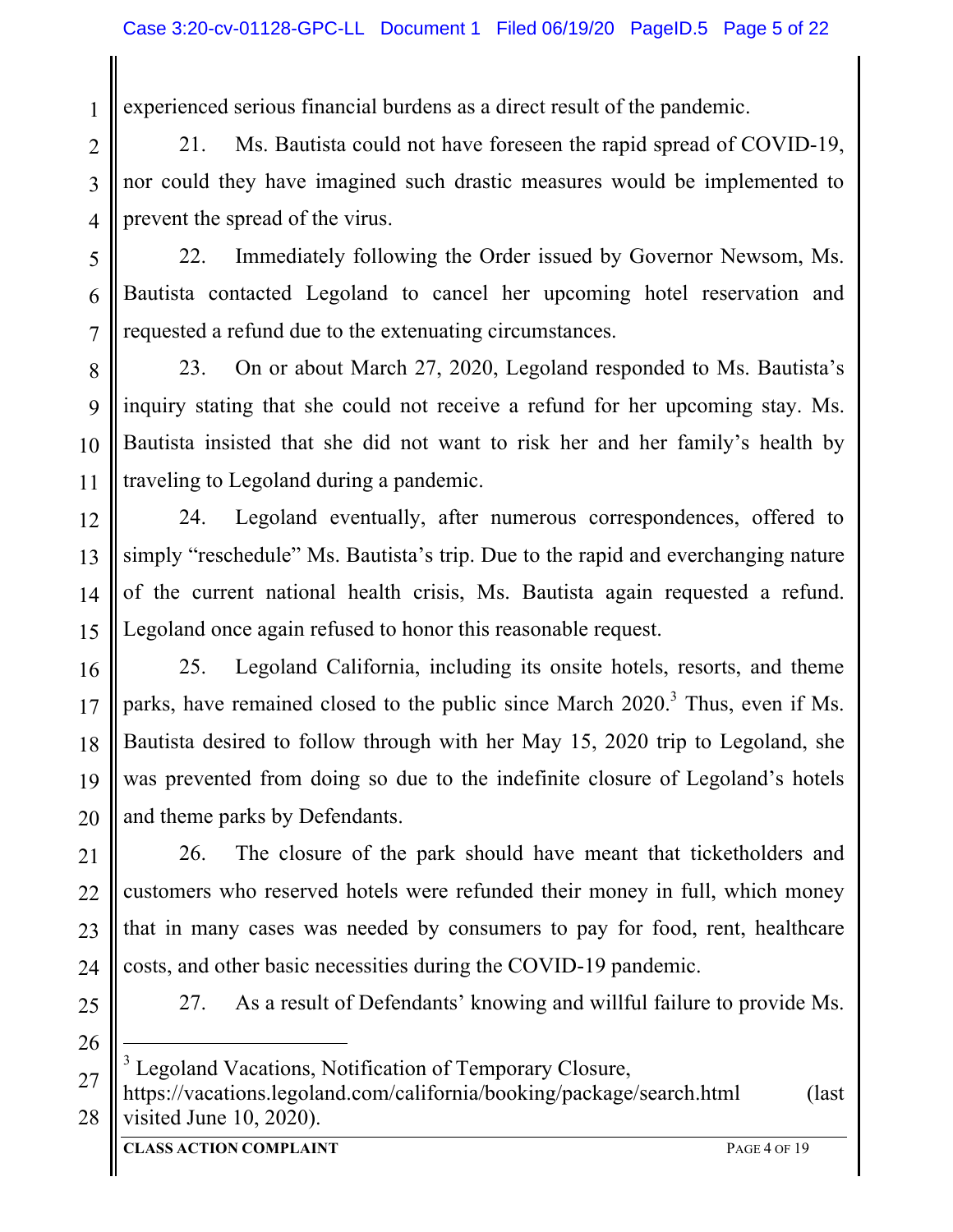2 3 Bautista with a refund during a global pandemic for its own economic gain, Ms. Bautista has suffered loss of money and actual damages due to Legoland's unfair and unlawful business practices.

28. As a consequence of Legoland's unfair and deceptive practices, Ms. Bautista and other consumers similarly situated paid Legoland under the false impression that Legoland would provide the goods and services purchased, or that Legoland would provide refunds in the event the theme part was closed, including due to a public health crisis causing closure of the facilities indefinitely to the public.

29. Ms. Bautista's case is one of the many of consumers who were not provided a refund after closure of the theme park and related services due to no fault of their own.

30. Defendants exploited Mr. Bautista and similarly situated customers during a global health crisis simply to enrich themselves.

#### **CLASS ACTION ALLEGATIONS**

31. Plaintiff brings this action on behalf of Plaintiff and all others similarly situated (the "National Class" and "California Class").

32. Plaintiff represents, and is a member of, the National Class, pursuant to Fed. R. Civ. P.  $23(b)(2)$  and/or (b)(3), which is defined as follows:

> All persons in the United States who purchased hotel reservations, vacation packages or related goods or services from or for any of Defendants' attractions and theme parks for dates the attractions and theme parks were closed.

33. Plaintiff represents, and is a member of, the California-Class, pursuant to Fed. R. Civ. P.  $23(b)(2)$  and/or (b)(3), which is defined as follows:

All persons in the United States who purchased hotel

1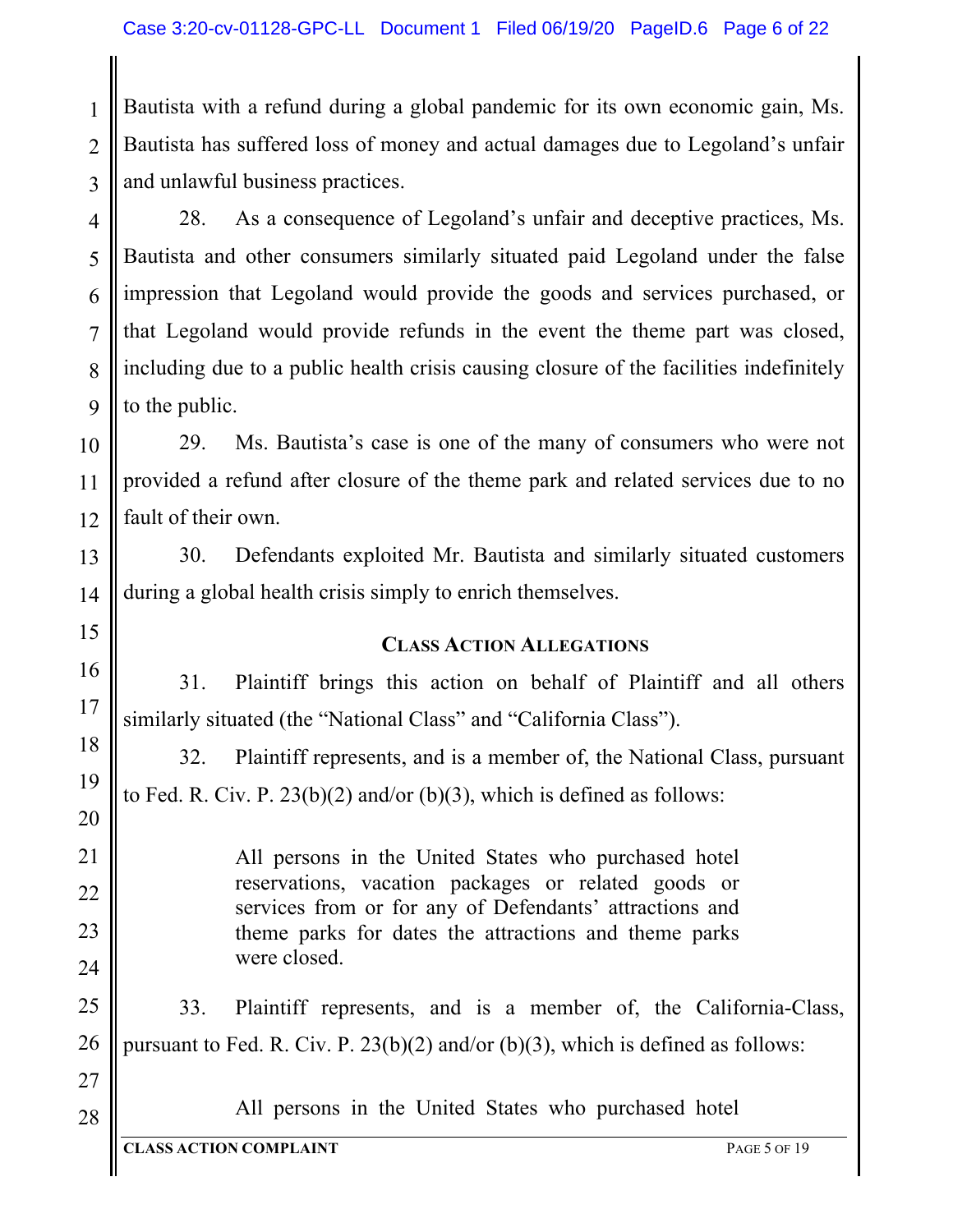reservations, vacation packages or related goods or services from or for any of Defendants' attractions and theme parks in California for dates the attractions and theme parks were closed.

34. The National Class and California Class are jointly referred to as the "Classes."

35. Excluded from the Classes are: (1) Defendant, any entity or division in which Defendant has a controlling interest, and their legal representatives, officers, directors, assigns, and successors; (2) the Judge to whom this case is assigned and the Judge's staff; and (3) those persons who have suffered personal injuries as a result of the facts alleged herein.

36. Plaintiff reserves the right to redefine the Classes, including but not limited to expanding the class definition and adding one or more subclasses as appropriate based on discovery and specific theories of liability.

37. The Class that Plaintiff seeks to represent contains numerous members and is clearly ascertainable including, without limitation, by using Defendant's records to determine the size of the Classes and to determine the identities of individual members of the Classes.

## **Numerosity**

**38.** The members of the Classes are so numerous that joinder of all members would be unfeasible and impractical. The membership of the Class is currently unknown to Plaintiff at this time. However, on information and belief, the class is likely to consist of several thousands, if not tens of thousands. Members of the Classes members can easily be identified through Defendants' records. The disposition of their claims in a class action will provide substantial benefits to the parties and the Court.

## **Commonality**

28

1

2

3

4

5

6

7

8

9

10

11

12

13

14

15

16

17

18

19

20

21

22

23

24

25

26

27

39. There are questions of law and fact common to the Classes that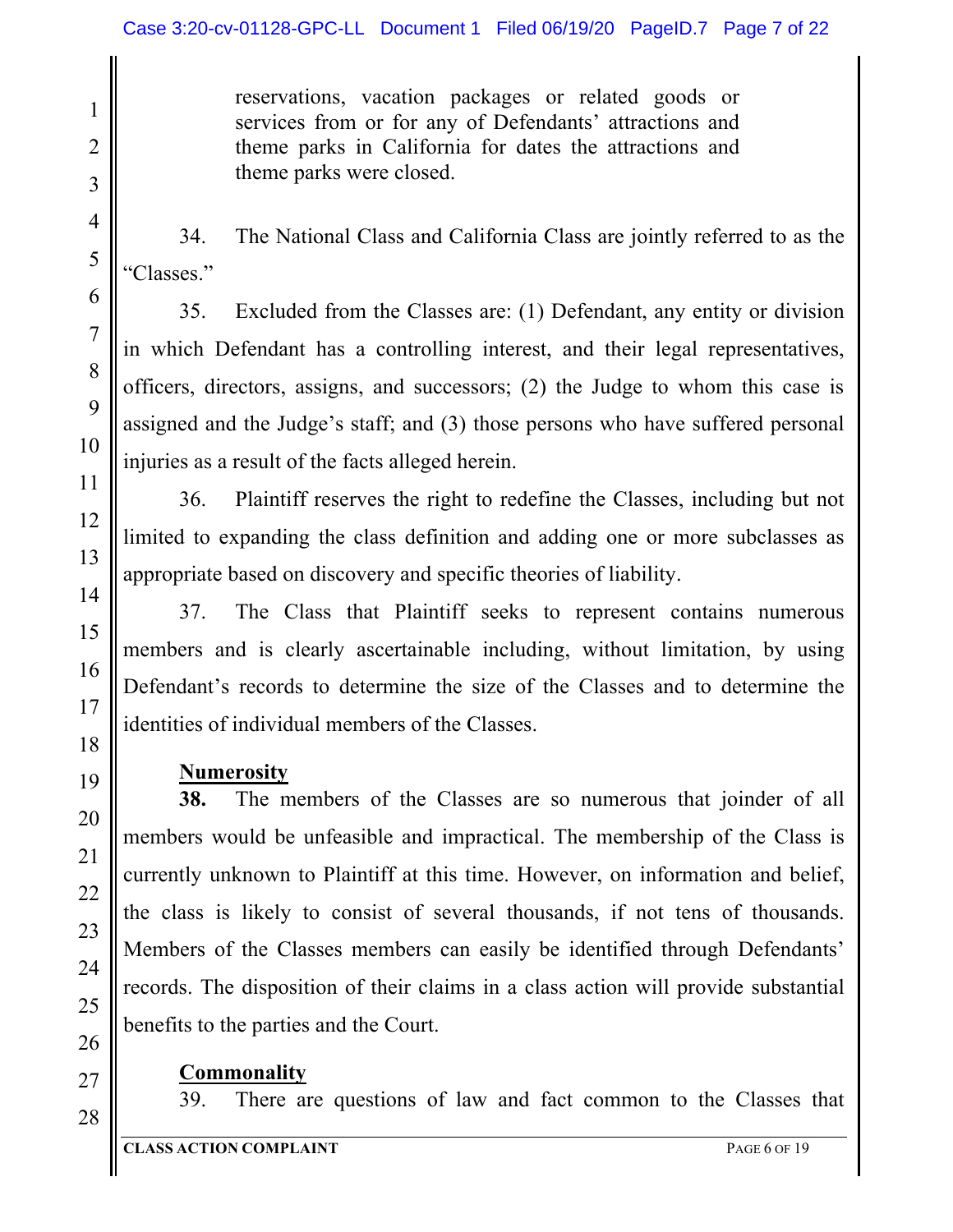predominate over any questions affecting only individual members of the Classes. Those common questions of law and fact include, without limitation, the following:

| a) Whether Defendant continued to charge Plaintiff and the members                   |
|--------------------------------------------------------------------------------------|
| of the Classes for good or services that were not rendered;                          |
| b) Whether Defendants knowingly or intentionally failed to provide                   |
| Plaintiff and the members of the Classes a full refund of all                        |
| monies paid to Defendants during times the attractions and/or                        |
| theme parks were closed;                                                             |
| c) Whether Defendants' conduct constituted an unfair business                        |
| practice;                                                                            |
| d) Whether Defendants' conduct constituted an unlawful business                      |
| practice;                                                                            |
| e) Whether Defendants misrepresented their products and services to                  |
| include characteristics, uses, or benefits which they do not have;                   |
| f) Whether Defendants mispresented that their products and services                  |
| were the subject of a transaction, which had been supplied in                        |
| accordance with previous representations when they had not;                          |
| g) Whether Defendant's conduct, practices, and misrepresentations                    |
| related to the marketing, advertising, and sales of hotel                            |
| reservations and tickets for their goods and services were unfair,                   |
| deceptive, confusing, misleading, and/or unlawful in any respect,                    |
| thereby violating the UCL and other applicable state law;                            |
| h) Whether Plaintiff and the members of the Classes are entitled to                  |
| rescission, restitutionary, injunctive, declaratory, or other relief;                |
| and,                                                                                 |
| Whether members of the Classes are entitled to any such further<br>$\left( i\right)$ |
| relief as the Court deems appropriate.                                               |
| <b>CLASS ACTION COMPLAINT</b><br>PAGE 7 OF 19                                        |
|                                                                                      |

1

2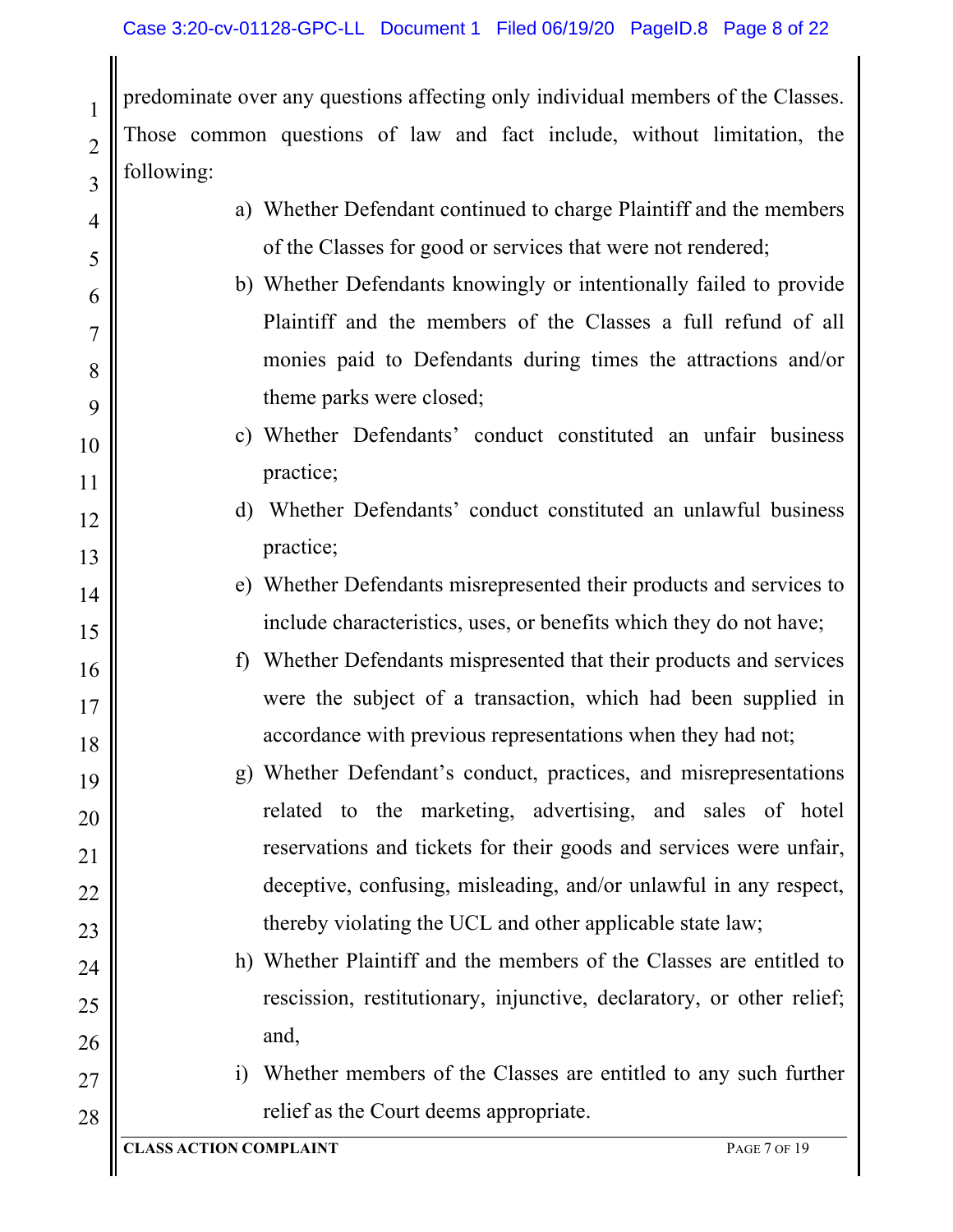## **Typicality**

40. Plaintiff is qualified to, and will, fairly and adequately protect the interests of each member of the Classes with whom they are similarly situated, and Plaintiff's claims (or defenses, if any) are typical of all Class members' as demonstrated herein.

41. Plaintiff represents and is a Class member of the Class because Plaintiff paid Defendants money to for a hotel reservation and related services at Defendants' theme park and hotel which were not rendered due to closure stemming from the COVID-19 pandemic, and Plaintiff refused a refund by Defendants despite multiple requests for a refund. Consequently, the claims of Plaintiff are typical of the claims of Class members and Plaintiff's interests are consistent with and not antagonistic to those of the other Class members whom Plaintiff seeks to represent.

42. Plaintiff and all members of the Class have been impacted by, and face continuing harm arising out of, Defendants' violations or misconduct as alleged herein.

#### **Adequacy**

43. Plaintiff is qualified to, and will, fairly and adequately protect the interests of each Class member with whom Plaintiff is similarly situated, as demonstrated herein.

44. Plaintiff acknowledges that Plaintiff has an obligation to make known to the Court any relationship, conflicts, or differences with any Class member.

45. Plaintiff's attorneys, the proposed class counsel, are versed in the rules governing class action discovery, certification, and settlement. In addition, the proposed class counsel is experienced in handling claims involving consumer actions and violations of the causes of action asserted. Plaintiff has incurred, and throughout the duration of this action, will continue to incur costs and attorneys'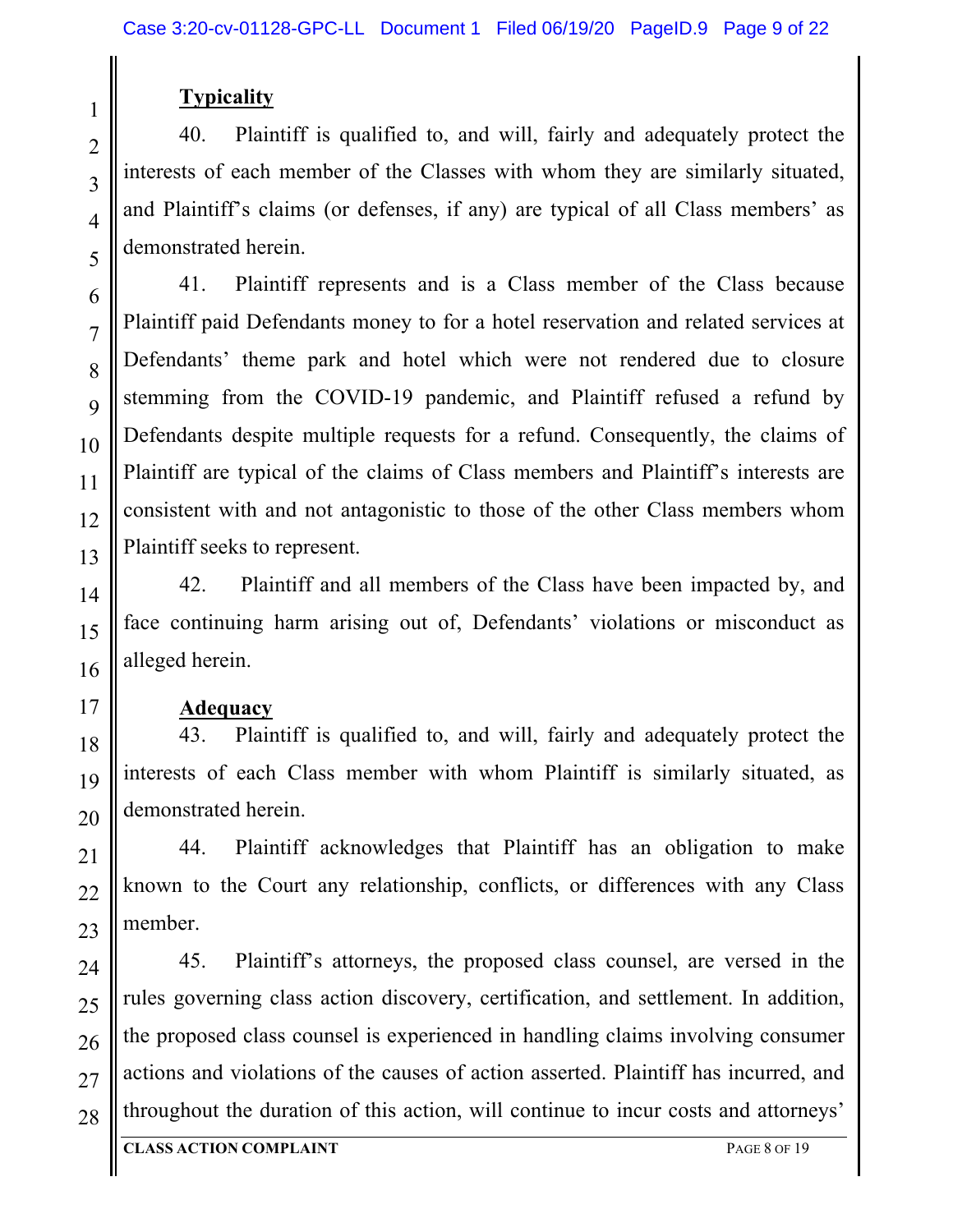fees that have been, are, and will be, necessarily expended for the prosecution of this action for the substantial benefit of each Class member.

46. Neither Plaintiff nor Plaintiff's counsel have any interests adverse to those of the other Class members.

**Predominance**

47. Questions of law or fact common to the members of the Class predominate over any questions affecting only individual members of the class. The elements of the legal claims brought by Plaintiff and members of the Class are capable of proof at trial through evidence that is common to the class rather than individual to its members.

#### **Superiority**

48. A class action is superior to other available methods for the fair and efficient adjudication of this controversy because individual litigation of the claims of all Class members is impracticable and questions of law and fact common to the Class predominate over any questions affecting only individual members of the Class. Even if every individual Class member could afford individual litigation, the court system could not. It would be unduly burdensome to the courts if individual litigation of the numerous cases were to be required.

49. Individualized litigation also would present the potential for varying, inconsistent, or contradictory judgments, and would magnify the delay and expense to all parties and to the court system resulting from multiple trials of the same factual issues. By contrast, conducting this action as a class action will present fewer management difficulties, conserve the resources of the parties and the court system, and protect the rights of each Class member. Further, it will prevent the very real harm that would be suffered by numerous Class members who will be unable to enforce individual claims of this size on their own, and by Defendants' competitors, who will be placed at a competitive disadvantage because they chose to obey the law. Plaintiff anticipates no difficulty in the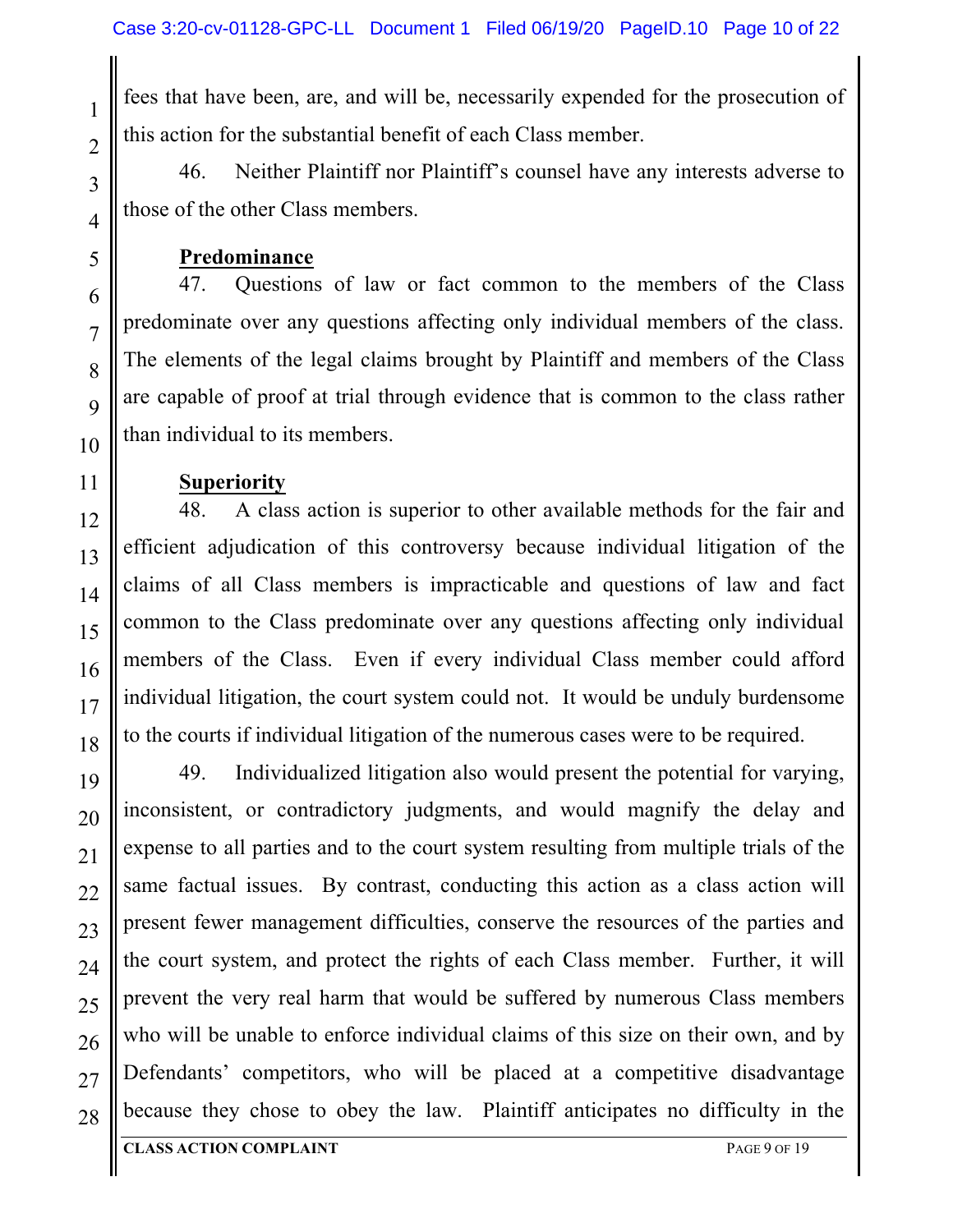management of this case as a class action.

50. The prosecution of separate actions by individual Class members may create a risk of adjudications with respect to them that would, as a practical matter, be dispositive of the interests of other Class members not parties to those adjudications, or that would otherwise substantially impair or impede the ability of those non-party Class members to protect their interests.

51. The prosecution of individual actions by members of the Classes would establish inconsistent standards of conduct for Defendants.

52. Defendants have acted or refused to act in ways generally applicable to the Class, thereby making appropriate final and injunctive relief or corresponding declaratory relief with regard to members of the Class as a whole. Likewise, Defendants' conduct as described above is unlawful, is capable of repetition, and will continue unless restrained and enjoined by the Court.

14

1

2

3

4

5

6

7

8

9

10

11

12

13

15

16

17

18

19

20

21

22

23

24

25

26

27

53. The Class may also be certified because:

- (a) the prosecution of separate actions by individual Class members would create a risk of inconsistent or varying adjudication with respect to individual Class members, which would establish incompatible standards of conduct for Defendants;
- (b)the prosecution of separate actions by individual Class members would create a risk of adjudications with respect to them that would, as a practical matter, be dispositive of the interests of other Class members not parties to the adjudications, or substantially impair or impede their ability to protect their interests; and,
	- (c) Defendants have acted or refused to act on grounds generally applicable to the Class, thereby making appropriate final and injunctive relief with respect to the members of the Class as a whole.

28

54. This suit expressly is not intended to request any recovery for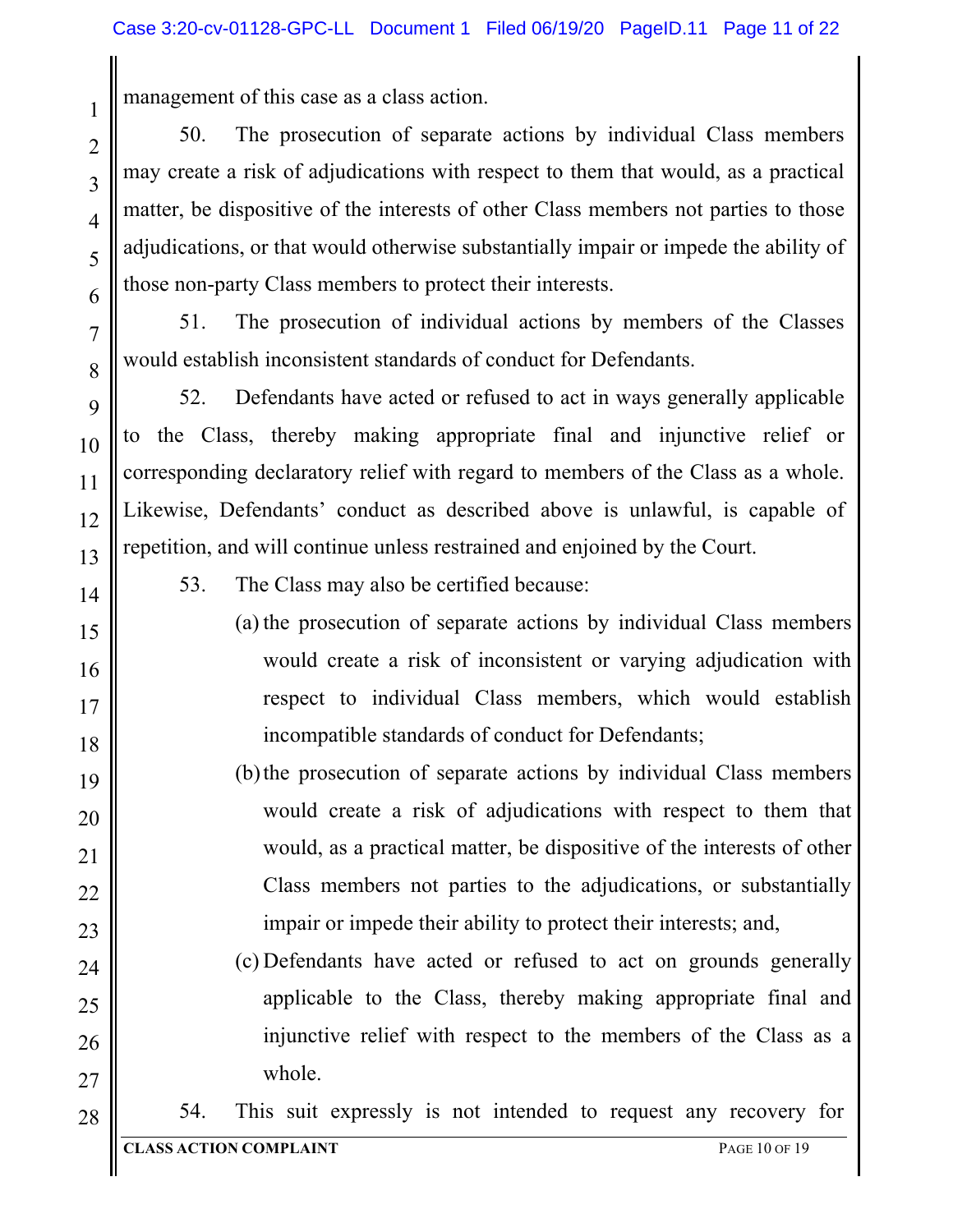personal injury and claims related thereto.

#### **FIRST CAUSE OF ACTION**

## **VIOLATION OF CAL. CIV. CODE §§ 1750,** *ET SEQ***.**

## **[CALIFORNIA CONSUMERS LEGAL REMEDIES ACT ("CLRA")]**

55. Plaintiff incorporates by reference all of the above paragraphs of this Complaint as though fully stated herein.

56. The Consumers Legal Remedies Act ("CLRA") applies to Defendant's actions and conduct as described herein because it extends to transactions that are intended to result, or which have resulted, in the sale of goods or services to consumers.

57. Defendants are "persons" as defined by Cal. Civ. Code § 1761(c).

58. Plaintiff and each member of the Class are "consumers" as defined by Cal. Civ. Code § 1761(a).

59. The tickets and vacation packages, such as the Legoland Castle Hotel Birthday Package, constitute "goods" within the meaning of Cal. Civ. Code § 1761(a).

60. Further, access to Defendants' hotels, theme parks, attractions, and related offerings are "services" within the meaning of Cal. Civ. Code § 1761(b).

61. As described herein, Defendants have engaged in deceptive practices, unlawful methods of competition, and/or unfair acts as defined by Cal. Civ. Code §§ 1750 *et seq*., to the detriment of Plaintiff and the Class.

62. Defendants, acting with knowledge, intentionally, and unlawfully brought harm upon Plaintiff and the Classes by knowingly and/or purposefully failing to properly disclose that they would not provide refunds to those who purchased hotel stays or theme park tickets during Legoland's indefinite closure.

63. Defendants, acting with knowledge, intentionally, and unlawfully brought harm upon Plaintiff and the Classes by knowingly and/or purposefully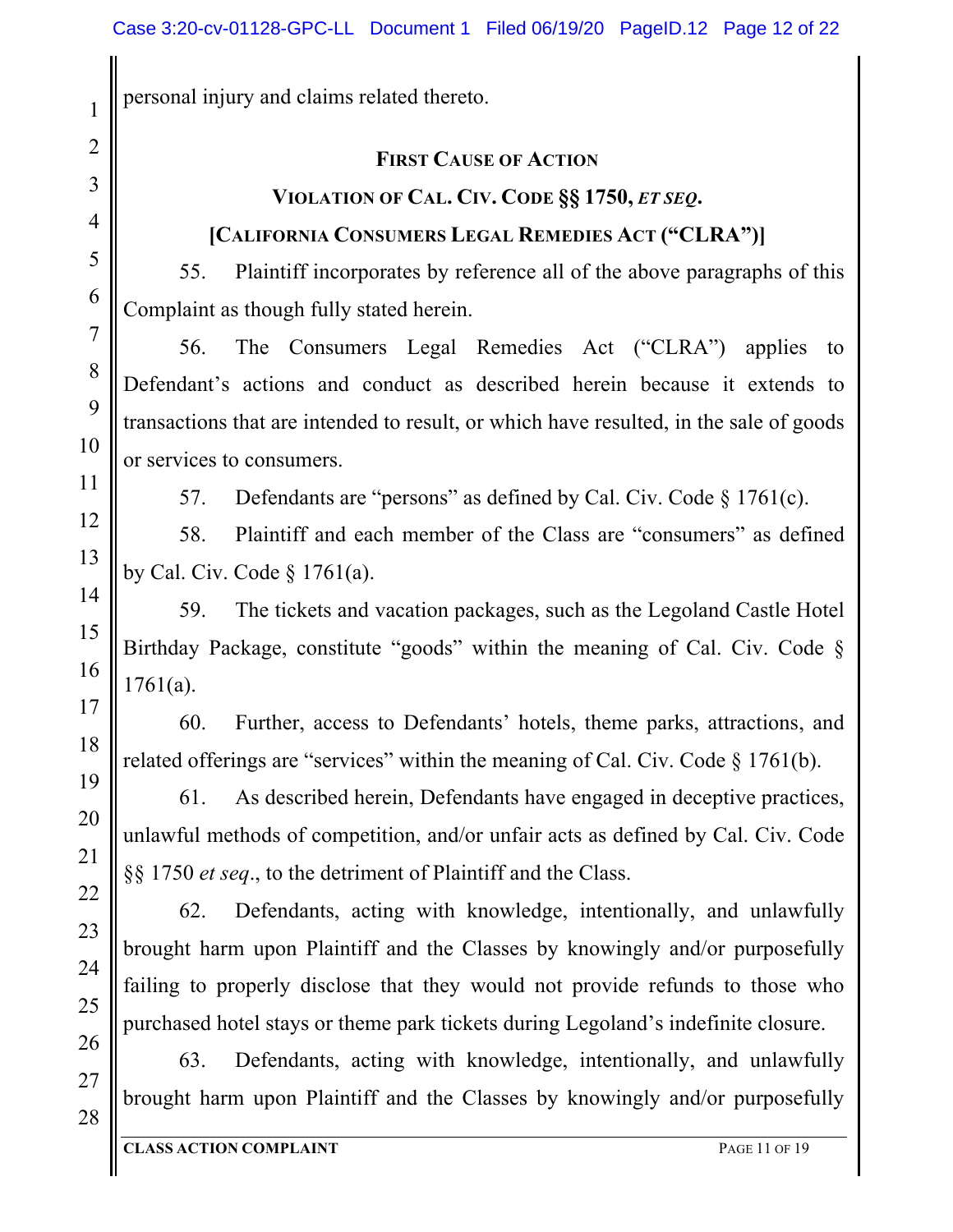failing to provide refunds to those who purchased hotel stays or theme park tickets during Legoland's indefinite closure, including following a reasonable request for a refund.

64. Specifically, by not providing Plaintiff and members of the Classes with a monetary refund due to cancellations by Defendants, Defendants violated Cal. Civ. Code § 1750 in at least the following respects:

- a) In violation of  $\S$  1770(a)(5), by representing that Defendants' hotel reservations and related services have characteristics, uses, or benefits that it does not have;
- b) In violation of  $\S$  1770(a)(7), by Defendants misrepresenting the standard, quality or grade of the goods or service purchased;
- c) In violation of  $\S$  1770(a)(9), Defendants advertising good or services with the intent not to sell them as advertised; and,
- d) In violation of  $\S$  1770(a)(14), by representing that payment to Defendants for a hotel reservation confers or involves rights, remedies, or obligations that it does not have or involve, or that are prohibited by law.

65. The facts concealed or not disclosed by Defendants to Plaintiff and the Class, including that if the hotel and parks were closed due to a global pandemic or other nationwide disaster, Defendants would refuse to issue refunds to affected customers.

66. Plaintiff and the Classes reasonably expected that their reservations would be refunded in the event of a nationwide pandemic requiring Defendants to close their hotels and venues.

67. Through the conduct or omissions detailed herein, Defendants wrongfully induced Plaintiff and the other members of the Class to pay Defendants for hotel reservations when they otherwise would not have paid it if they been warned that the hotel and venue would not be open for the dates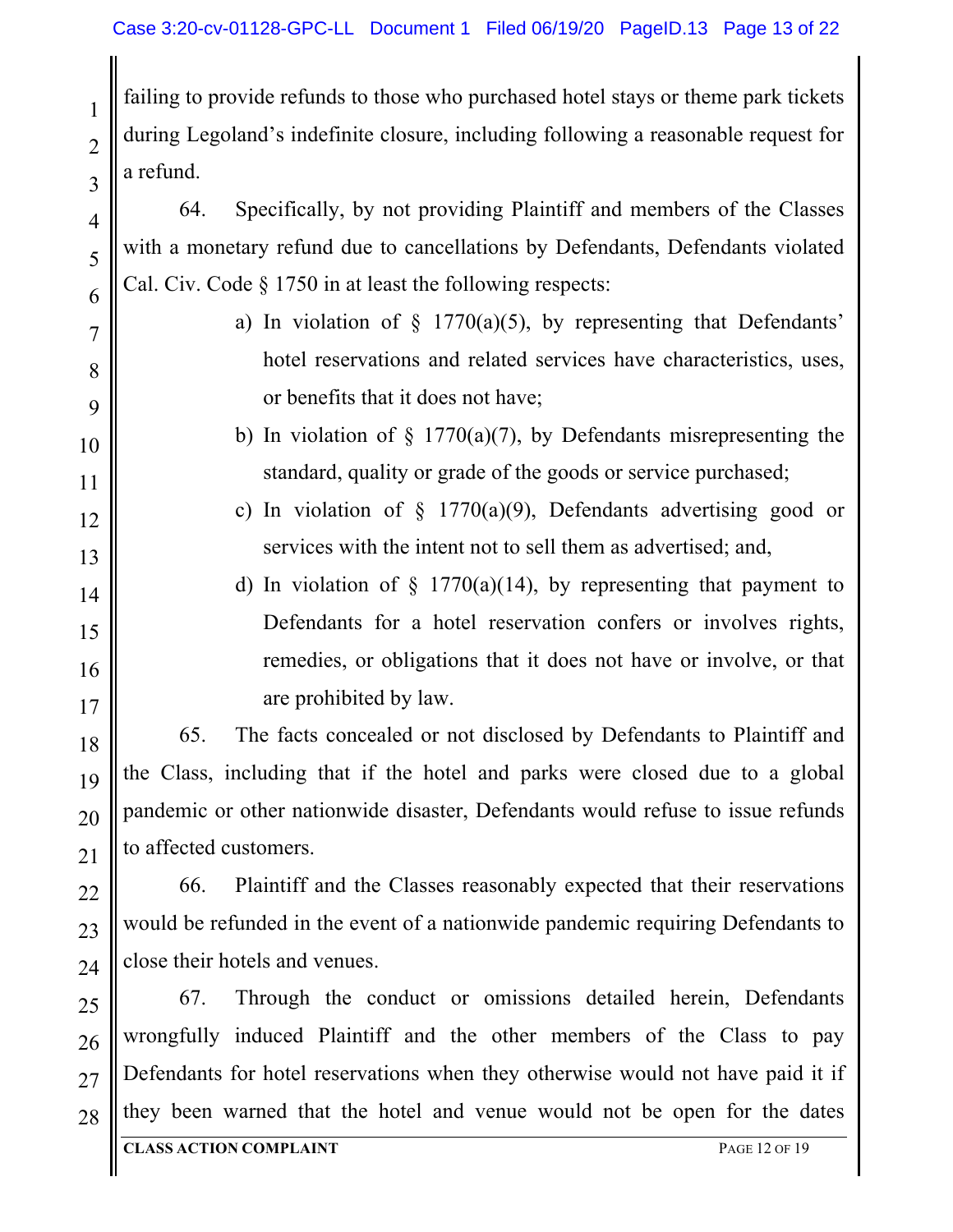purchased;

1

68. Through the conduct or omissions detailed herein, Defendants wrongfully induced Plaintiff and the other members of the Class to pay Defendants for hotel reservations when they otherwise would not have paid it if they knew they would not be entitled to a refund in the event of closure of Defendants' hotel and venue due to a global pandemic.

69. Through the conduct or omissions detailed herein, Defendants wrongfully induced Plaintiff and the other members of the Class to pay Defendants for hotel reservations when they otherwise would not have paid it if they knew they the hotel and attractions did not have characteristics or benefits as promised.

70. As a direct and proximate result of Defendants' violations of Cal. Civ. Code §§ 1750, *et seq*., Plaintiff and each member of the Classes have suffered harm in the form of paying monies to Defendants for hotel reservations and related offerings and Defendants' withholding of said money when they otherwise would not have paid for it if they knew that they would not be entitled to a refund due to closures required by a global pandemic.

71. Plaintiff intends to serve on Defendants a demand for corrective pursuant to Cal. Civ. Code § 1782.

72. This claim is for equitable relief only at this time. Plaintiff reserves the right to amend the complaint in the future to plead money damages if the Defendants do not appropriately remedy their CLRA violations following a 30 day grace period.

73. Attached hereto as Exhibit A is a sworn declaration from Plaintiff pursuant to Cal. Civ. Code § 1780(d).

74. Under Cal. Civ. Code § 1780(a) and (b), Plaintiff, individually and on behalf of the Class, seeks an injunction requiring Defendants to cease and desist the illegal conduct alleged in this Complaint, and all other appropriate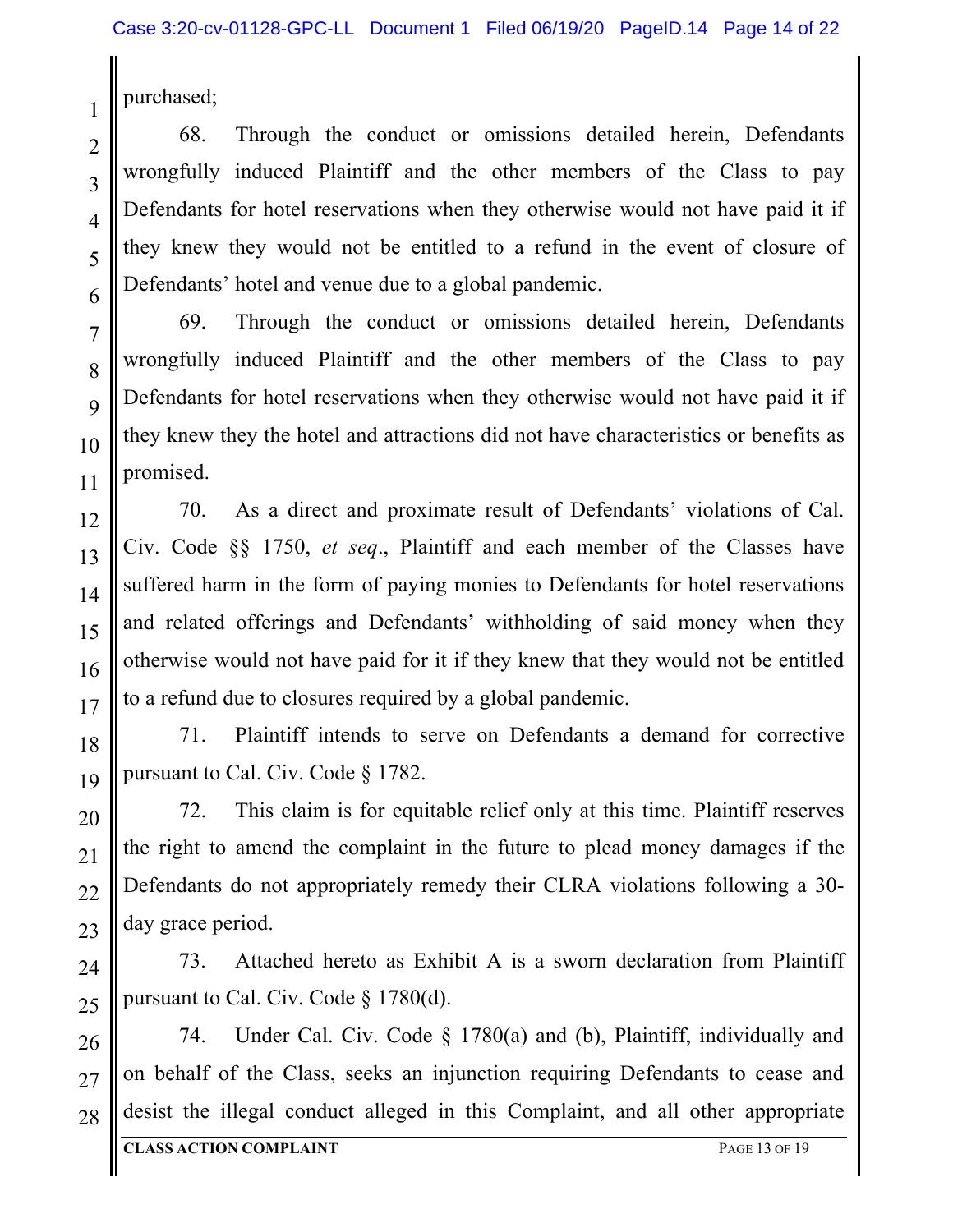remedies for its violations of the CLRA.

#### **SECOND CAUSE OF ACTION**

## **VIOLATION OF CAL. BUS. & PROF. CODE §§ 17200,** *ET SEQ***. [CALIFORNIA'S UNFAIR COMPETITION LAW ("UCL")]**

## 75. Plaintiff incorporates by reference all of the above paragraphs of this

Complaint as through fully stated herein.

76. Plaintiff and Defendants are each "person[s]" as defined by California Business & Professional Code § 17201.

77. California Business & Professional Code § 17204 authorizes a private right of action on both an individual and representative basis.

78. "Unfair competition" is defined by Business and Professions Code Section § 17200 as encompassing several types of business "wrongs": (1) an "unlawful" business act or practice, (2) an "unfair" business act or practice, (3) a "fraudulent" business act or practice, and (4) "unfair, deceptive, untrue or misleading advertising." The definitions in § 17200 are drafted in the disjunctive, meaning that each of these "wrongs" operates independently from the others.

79. By and through Defendants' conduct alleged in further detail above and herein, Defendant engaged in conduct that constitutes (a) unlawful, (b) unfair, and (c) fraudulent business practices prohibited by Bus. & Prof. Code § 17200 *et seq*.

### *(a) Unlawful" Prong*

80. Defendants have committed acts of unfair competition, including those described above, by engaging in a pattern of "unlawful" business practices, within the meaning of Business & Professional Code §§ 17200, *et seq*., in that they violate as described her within at least the following law: The Consumers Legal Remedies Act, Cal. Civ. Code §§ 1750 *et seq.*

#### *(b) "Unfair" Prong*

81. Defendants' actions, representations or omissions constitute an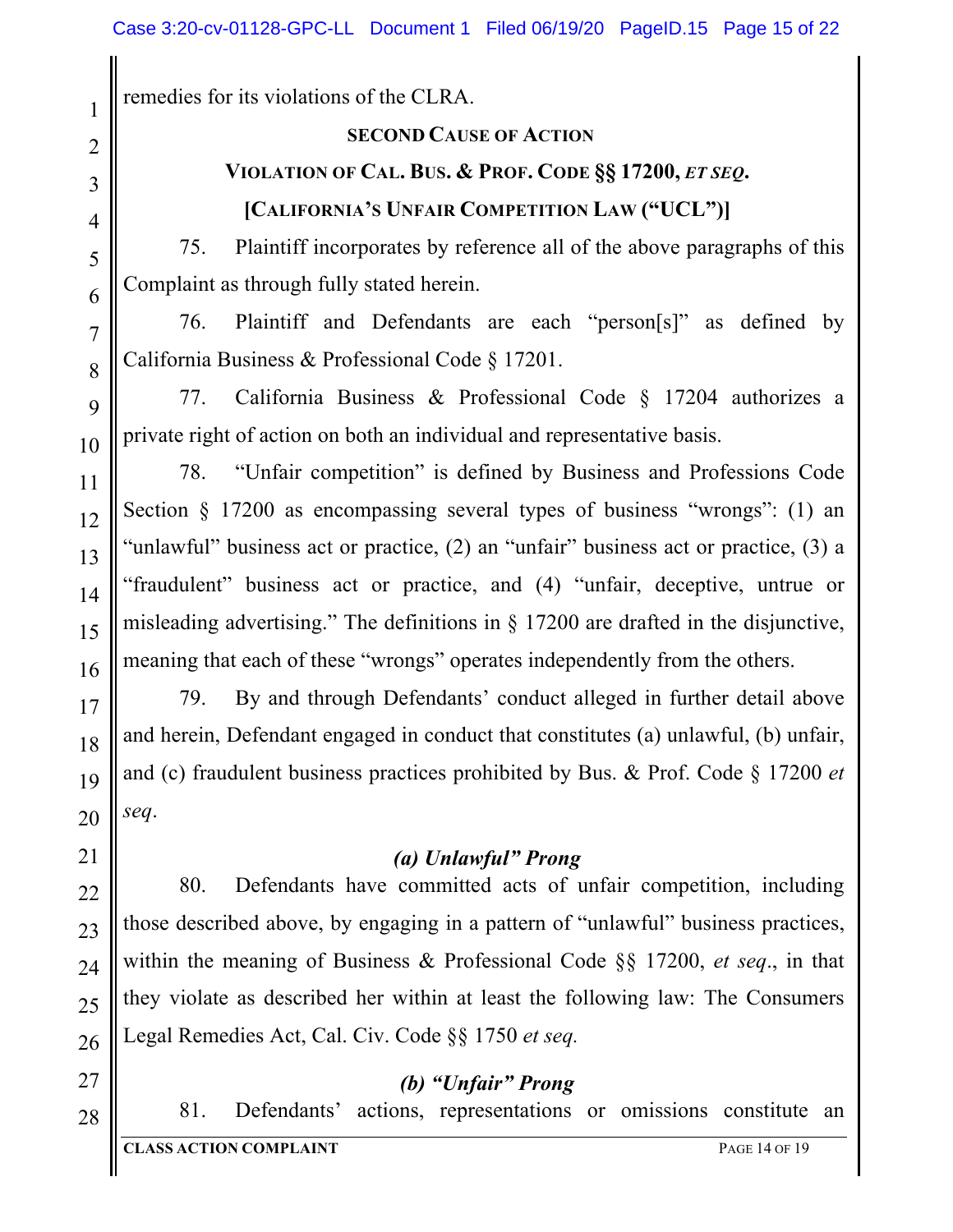"unfair" business act or practice under Business & Professions Code §17200, *et seq*. in that Defendant's conduct is substantially injurious to consumers, offends public policy, and is immoral, unethical, oppressive, and unscrupulous as the gravity of the conduct outweighs any alleged benefits attributable to such conduct.

82. Without limitation, it is an unfair business act or practice for Defendants to close their parks and attractions without offering monetary refunds to customers who purchased tickets or made hotel reservations that could no longer be used as scheduled due to the closures.

83. Such conduct by Defendants is "unfair" because it offends established public policy and/or is immoral, unethical, oppressive, unscrupulous and/or substantially injurious to consumers in that consumers are led to believe that in the event of a nationwide pandemic and closure of facilities, they would receive a refund for services they could no longer use.

84. Plaintiffs could not have reasonably avoided the injury they suffered. Indeed, immediately after Plaintiff was on notice of the closures due to COVID-19 and Governor Newsom's Order, Plaintiff urgently contacted Defendant requesting a refund but was denied a refund.

85. Plaintiff reserves the right to allege further conduct that constitutes other unfair business acts or practices. Such conduct is ongoing and continues to this date, as Defendant continues to refuse to provide Plaintiff, and those similarly situated, with refunds.

## *(c) "Fraudulent" Prong*

86. Defendants' actions, representations or omissions constitute an "fraudulent" business act or practice under Business & Professions Code §17200, *et seq*. in terms of their online marketing and advertising of the hotel and related packages and services were likely to deceive a reasonable consumer by misleading them to believe they would only be charged for goods or services that they would actually have access to.

1

2

3

4

5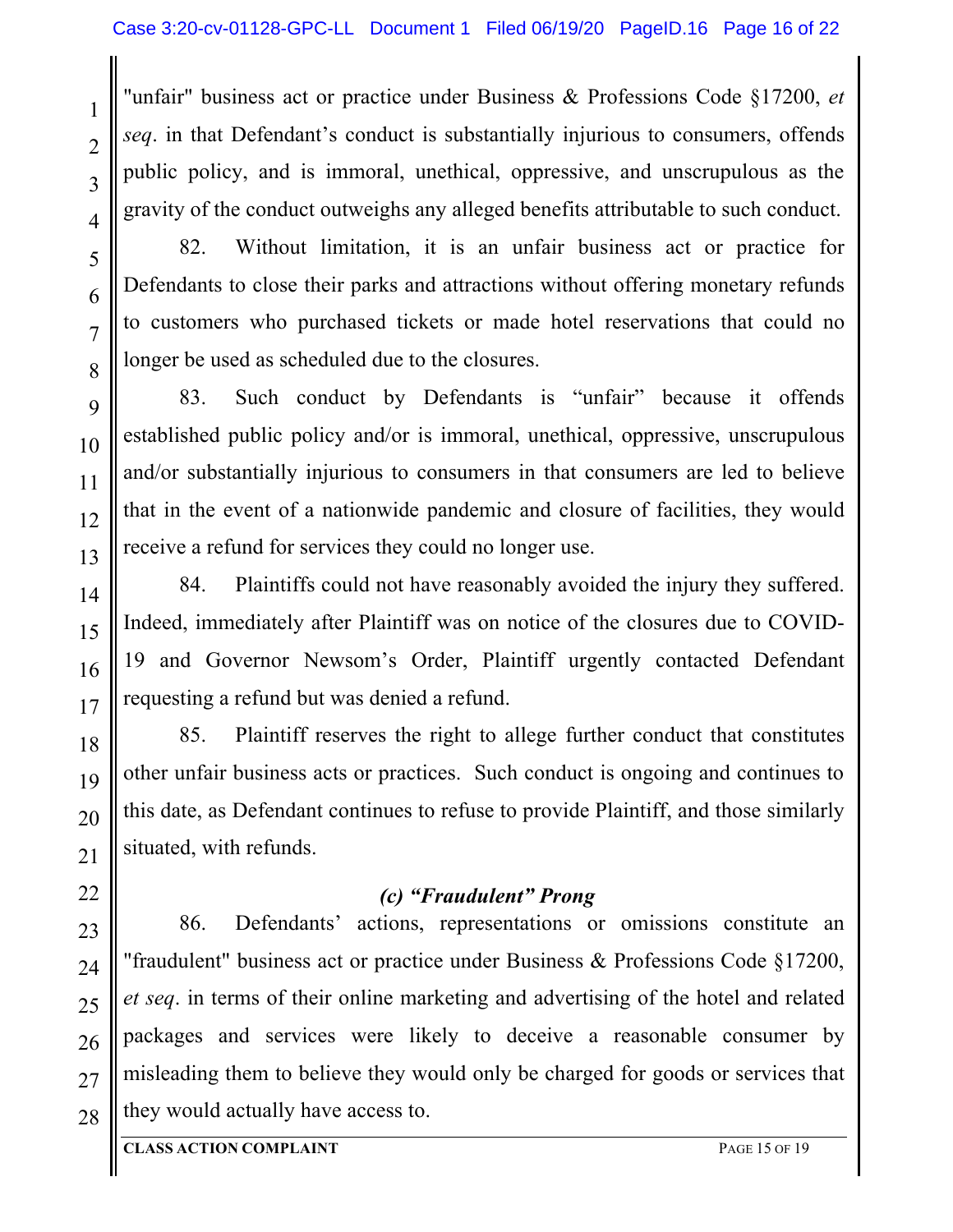#### **THIRD CAUSE OF ACTION**

#### **UNJUST ENRICHMENT**

- 87. Plaintiff incorporates by reference all of the above paragraphs of this Complaint as though fully stated herein.
- 88. Plaintiff brings this claim individually and on behalf of the members of the Classes against Defendants.
- 89. "Under California law, the elements of unjust enrichment are: (a) receipt of a benefit; and (b) unjust retention of the benefit at the expense of another." *Valencia v. Volkswagen Grp. Of Am. Inc.,* No. 15- CV-00887-HSG, 2015 WL 4747533 at \*8 (N.D. Cal. Aug. 11, 2015).
- 90. Plaintiff and members of the Classes conferred non-gratuitous benefits upon Defendants by purchasing hotel reservations, tickets, memberships, and other packages, thereby significantly increasing Defendants' revenue and profits, thereby unjustly enriching Defendants at the expense of and to the detriment of Plaintiff and the members of the Classes.
- 91. Defendants' retention of any benefit collected from Plaintiff's and Class Member's payments to Defendants, either directly or indirectly, violated principles of justice, equity, and good conscience. Thus, Defendants have been unjustly enriched and Plaintiff and Class Members are entitled to recover from Defendants all amounts that Defendants have wrongfully and improperly obtained.
	- 92. As a result of Defendant's unlawful practices, Plaintiff and Class Members have suffered concrete harm and injury. Plaintiff and Class Members are therefore entitled to seek disgorgement and restitution of wrongful profits, revenue, and benefits conferred upon Defendants in a manner established by this Court.
	- 93. Plaintiffs and Class Members request the Court enter an order awarding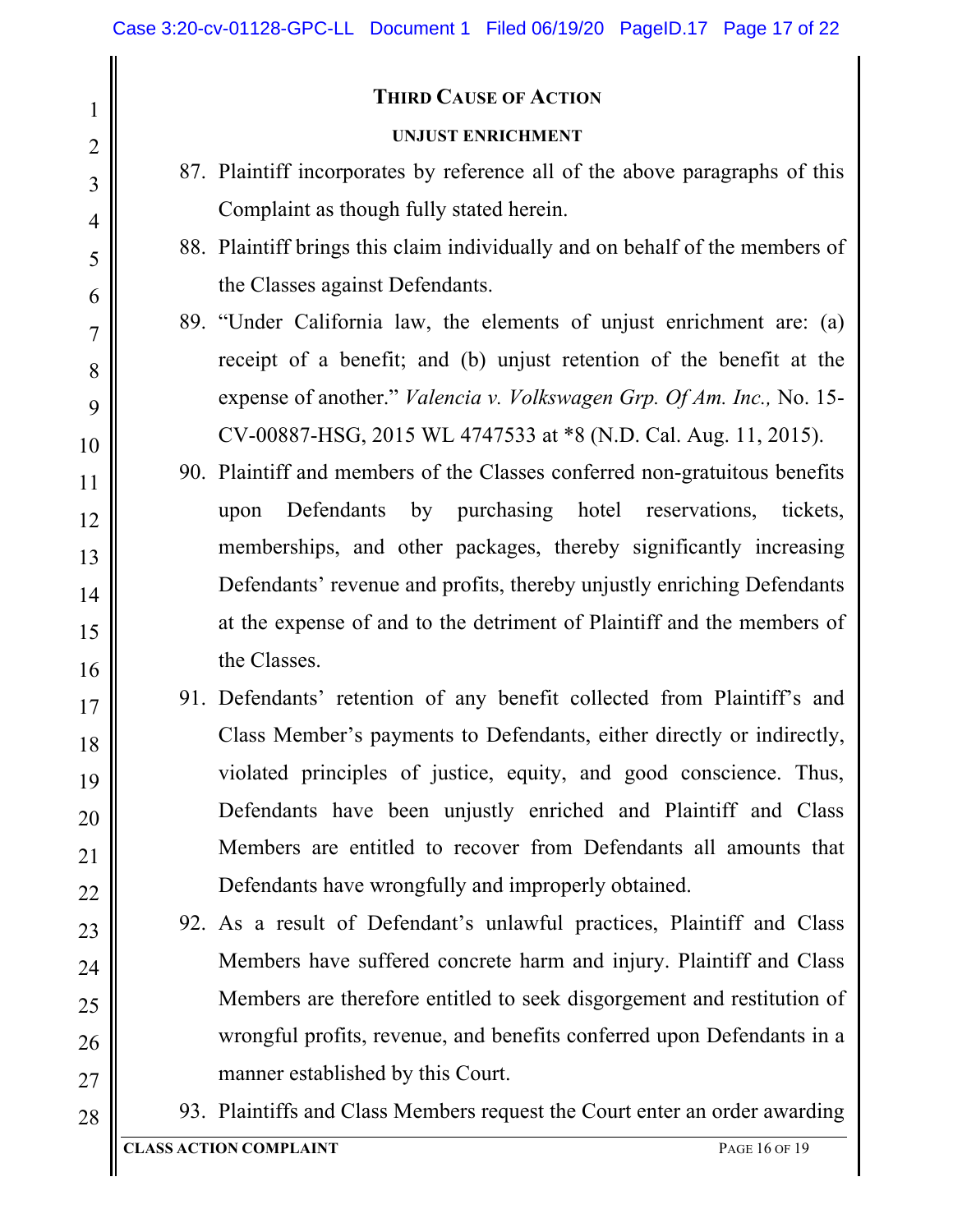1 2 3 4 5 6 7 8 9 10 11 12 13 14 15 16 17 18 19 20 21 22 23 24 25 26 27 28 Plaintiff and the Class Members Restitution, damages, and that they are entitled to recover their reasonable attorney's fees. 94. Plaintiffs and Class Members therefore also seek pre-and-postjudgement interest and attorney's fees and costs as allowed by statute, including without limitation those recoverable under Cal. Code Civ. Proc. § 1021.5, any common law "private attorney general" equitable doctrine, any "common fund" doctrine, any "substantial benefit" doctrine, and/or any equitable principles of contribution and/or other methods of awarding attorney's fees and costs. **PRAYER FOR RELIEF** WHEREFORE, Plaintiff, on behalf of himself and members of the Class, prays for the following relief against Defendants, and each of them: • That this action be certified as a Class Action, establishing the Classes and any appropriate sub-classes that the Court may deem appropriate; • Appointing Plaintiff as the representative of the Classes; • Appointing the law firms representing Plaintiff as Class Counsel; • That the Court find and declare that Defendants have violated the UCL and committed unfair, unlawful, and/or deceptive business practices; • An order requiring Defendants to pay restitution to Plaintiff and the Class due to Defendant's UCL violations, pursuant to Cal. Bus. & Prof. Code §§ 17200-17205 in the amount of the money paid to Defendants not refunded; • An order requiring imposition of a constructive trust and and/or disgorgement of Defendants' ill-gotten gains and to pay restitution to Plaintiff and all members of the Class and to restore to Plaintiff and members of the Class all funds acquired by means of any act or practice declared by this court to be an unlawful, fraudulent, or unfair business act or practice, in violation of laws, statutes or regulations, or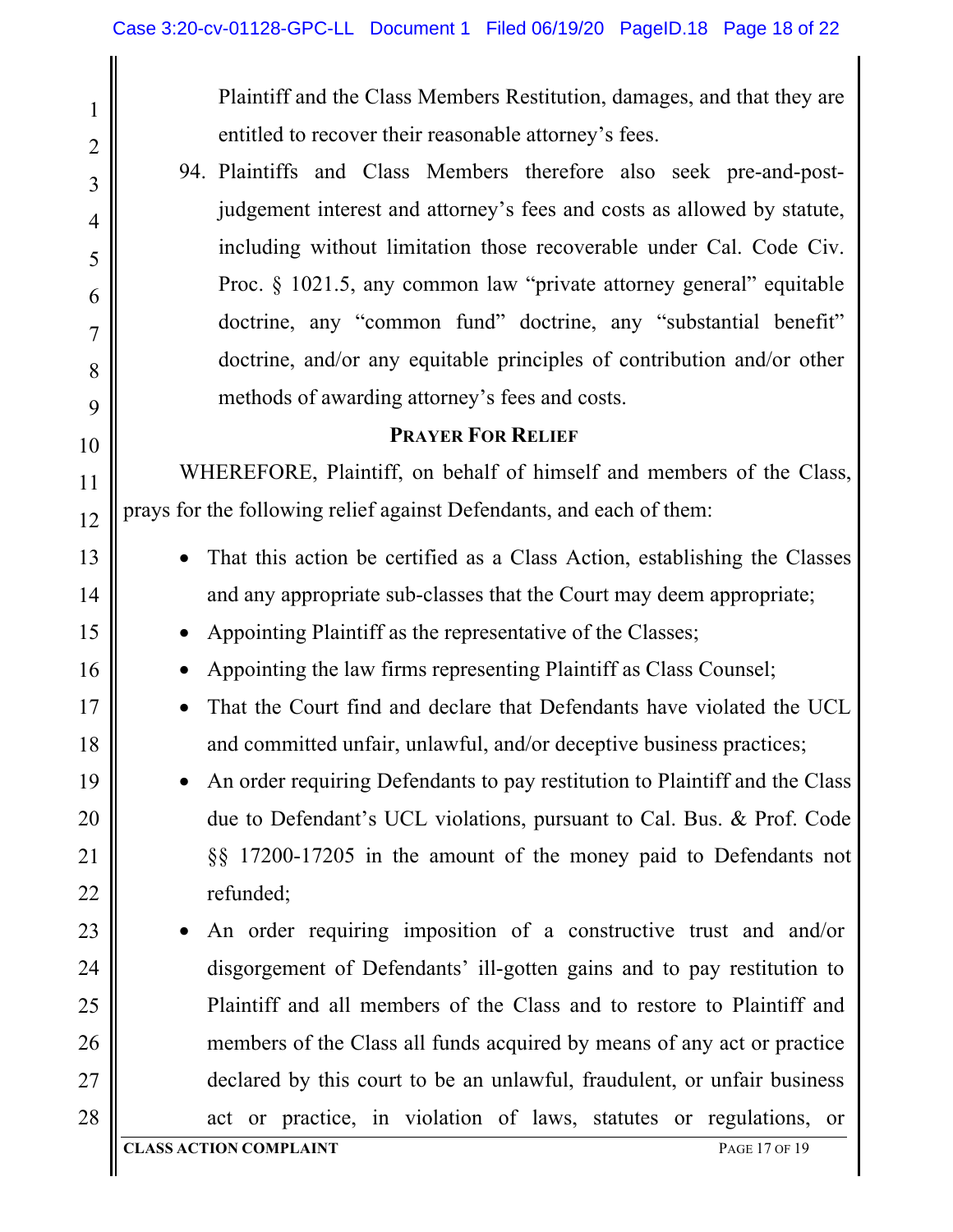| $\mathbf{I}$   | constituting unfair competition;                                                |  |  |  |  |  |
|----------------|---------------------------------------------------------------------------------|--|--|--|--|--|
| $\overline{2}$ | An Order enjoining Defendants from continuing the wrongful conduct<br>$\bullet$ |  |  |  |  |  |
| 3              | alleged herein and be required to comply with all applicable laws;              |  |  |  |  |  |
| 4              | Actual damages;<br>$\bullet$                                                    |  |  |  |  |  |
| 5              | Punitive damages;                                                               |  |  |  |  |  |
| 6              | Costs of suit;<br>$\bullet$                                                     |  |  |  |  |  |
| 7              | Pre-Judgment and Post-Judgment interest;<br>$\bullet$                           |  |  |  |  |  |
| 8              | An award of reasonable attorneys' fees for Plaintiff and the Class<br>$\bullet$ |  |  |  |  |  |
| 9              | pursuant to Code of Civil Procedure § 1021.5, and California Civil Code         |  |  |  |  |  |
| 10             | § 1780, the private attorney general doctrine, and/or any other applicable      |  |  |  |  |  |
| 11             | law; and,                                                                       |  |  |  |  |  |
| 12             | Any and all other relief as this Court may deem necessary or appropriate.       |  |  |  |  |  |
| 13             |                                                                                 |  |  |  |  |  |
| 14             | <b>JURY DEMAND</b>                                                              |  |  |  |  |  |
| 15             | 95. Pursuant to the Seventh Amendment to the Constitution of the United         |  |  |  |  |  |
| 16             | States of America, Plaintiff is entitled to, and demands, a trial by jury.      |  |  |  |  |  |
| 17             |                                                                                 |  |  |  |  |  |
| 18             | Respectfully submitted,<br>Dated: June 19, 2020                                 |  |  |  |  |  |
| 19             | <b>KAZEROUNI LAW GROUP, APC</b>                                                 |  |  |  |  |  |
| 20             |                                                                                 |  |  |  |  |  |
| 21             | By: /s/ Abbas Kazerounian<br>ABBAS KAZEROUNIAN, ESQ.                            |  |  |  |  |  |
| 22             | ak@kazlg.com                                                                    |  |  |  |  |  |
| 23             | <b>ATTORNEY FOR PLAINTIFF</b>                                                   |  |  |  |  |  |
| 24             |                                                                                 |  |  |  |  |  |
| 25             |                                                                                 |  |  |  |  |  |
| 26             |                                                                                 |  |  |  |  |  |
| 27             |                                                                                 |  |  |  |  |  |
| 28             |                                                                                 |  |  |  |  |  |
|                | <b>CLASS ACTION COMPLAINT</b><br>PAGE 18 OF 19                                  |  |  |  |  |  |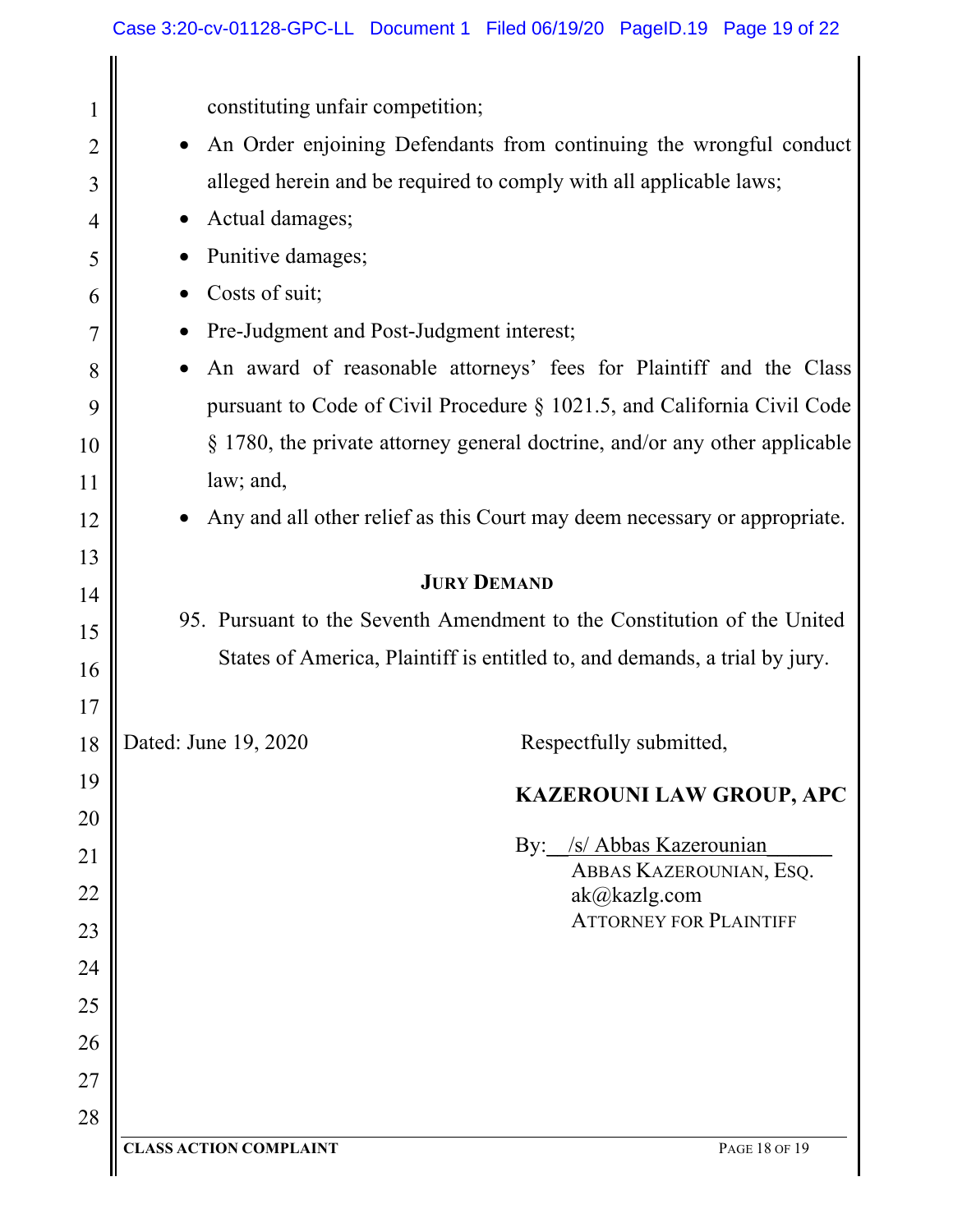| $\mathbf{1}$   | LAW OFFICES OF TODD M. FRIEDMAN, P.C.                      |
|----------------|------------------------------------------------------------|
| $\overline{2}$ | Todd M. Friedman (SBN: 216752)                             |
| $\overline{3}$ | tfriedman@ toddflaw.com<br>Thomas E. Wheeler (SBN: 308789) |
| $\overline{4}$ | twheeler@toddflaw.com                                      |
| 5              | 21550 Oxnard St., Suite 780<br>Woodland Hills, CA 91367    |
| 6              | Telephone: (877) 206-4741                                  |
| $\overline{7}$ | Facsimile: (866) 633-0228                                  |
| 8              | <b>Additional Plaintiff's Counsel</b>                      |
| 9              | <b>KAZEROUNI LAW GROUP, APC</b>                            |
| 10             | Jason A. Ibey, Esq. (284607)<br>jason@kazlg.com            |
| 11             | 321 N Mall Drive, Suite R108                               |
| 12             | St. George, Utah 84790<br>Telephone: (800) 400-6806        |
| 13             | Facsimile: (800) 520-5523                                  |
| 14             |                                                            |
| 15             |                                                            |
| 16             |                                                            |
| 17             |                                                            |
| 18             |                                                            |
| 19             |                                                            |
| 20             |                                                            |
| 21             |                                                            |
| 22             |                                                            |
| 23             |                                                            |
| 24             |                                                            |
| 25             |                                                            |
| 26             |                                                            |
| 27             |                                                            |
| 28             |                                                            |
|                | <b>CLASS ACTION COMPLAINT</b><br>PAGE 19 OF 19             |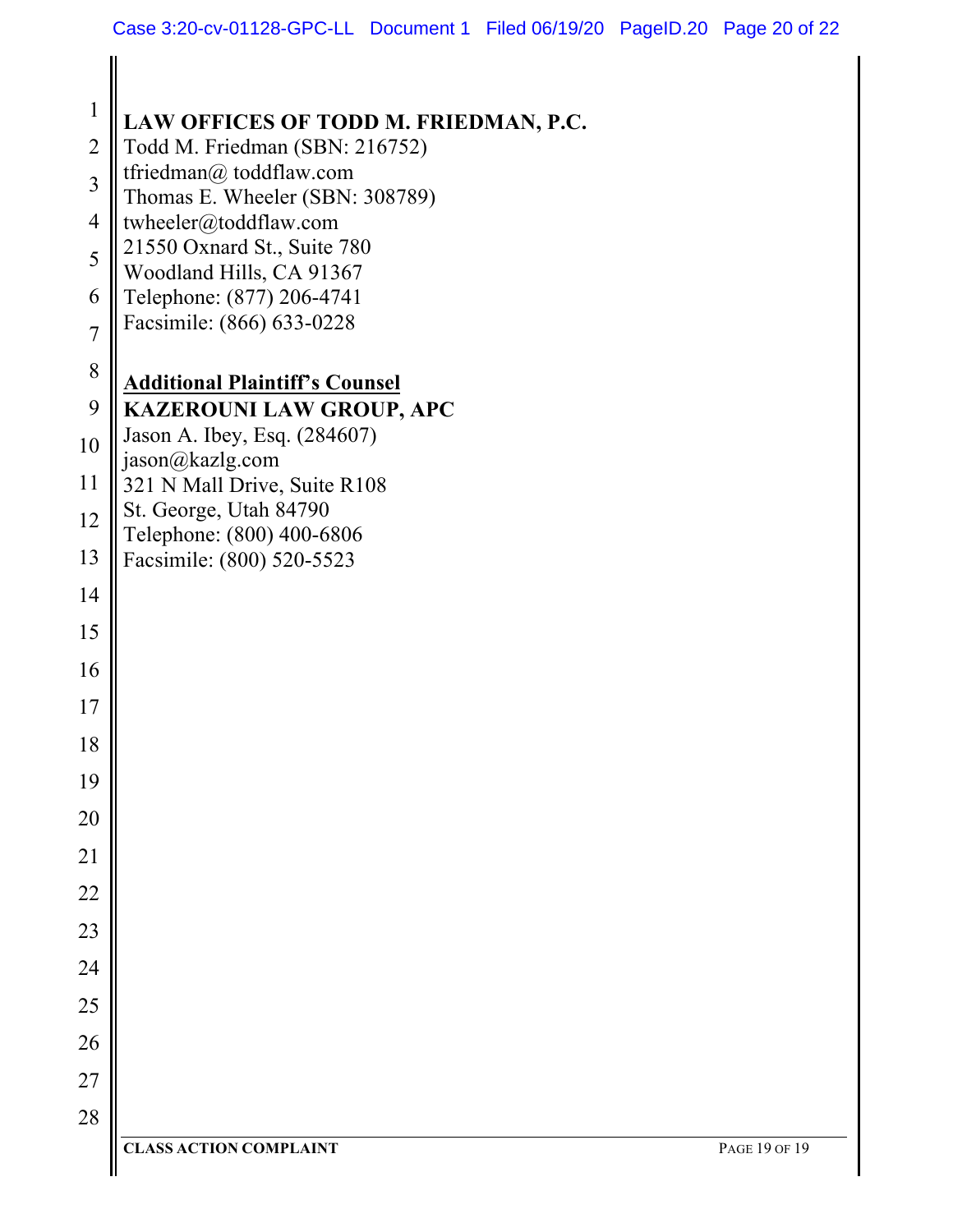Case 3:20-cv-01128-GPC-LL Document 1 Filed 06/19/20 PageID.21 Page 21 of 22

# EXHIBIT A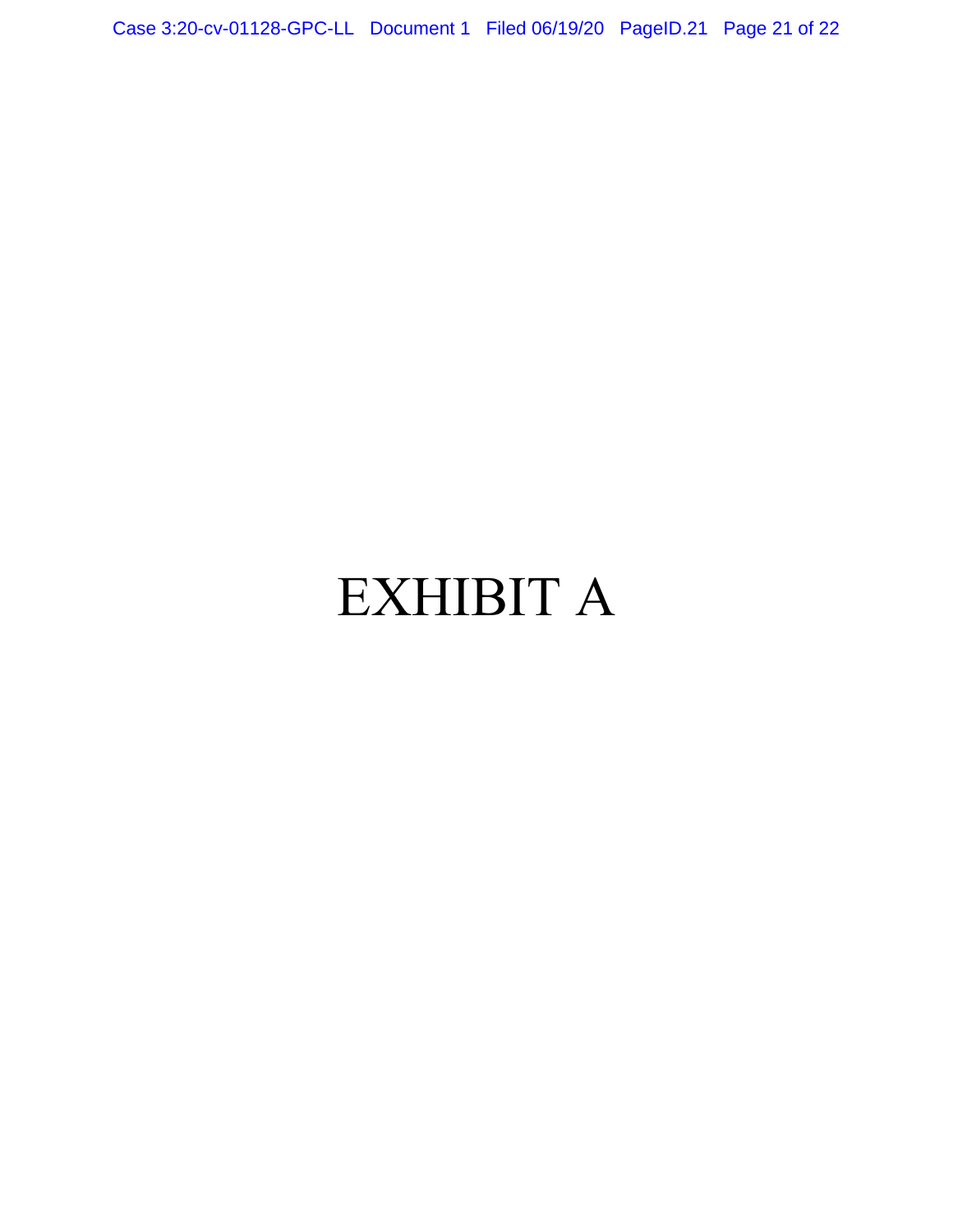## **DECLARATION OF JESSICA BAUTISTA**

## **I, JESSICA BAUTISTA, declare:**

1. On March 6, 2020, I purchased a two-night stay at the Legoland California Restort (the "Purchase").

2. At the time of my payment for the Purchase, I was residing in the County of Los Angeles, State of California.

3. Legoland California Resort is located at One Legoland Drive, Carlsbad, CA 92008, within the County of San Diego, California.

4. Also, it is my understanding that Merlin Entertainments Group U.S. Holdings Inc. does business in the County of San Diego, State of California.

I declare under penalty of perjury under the laws of California and the United States of America that the foregoing is true and correct, and that this declaration was executed on June 19, 2020.

Jessica Bautista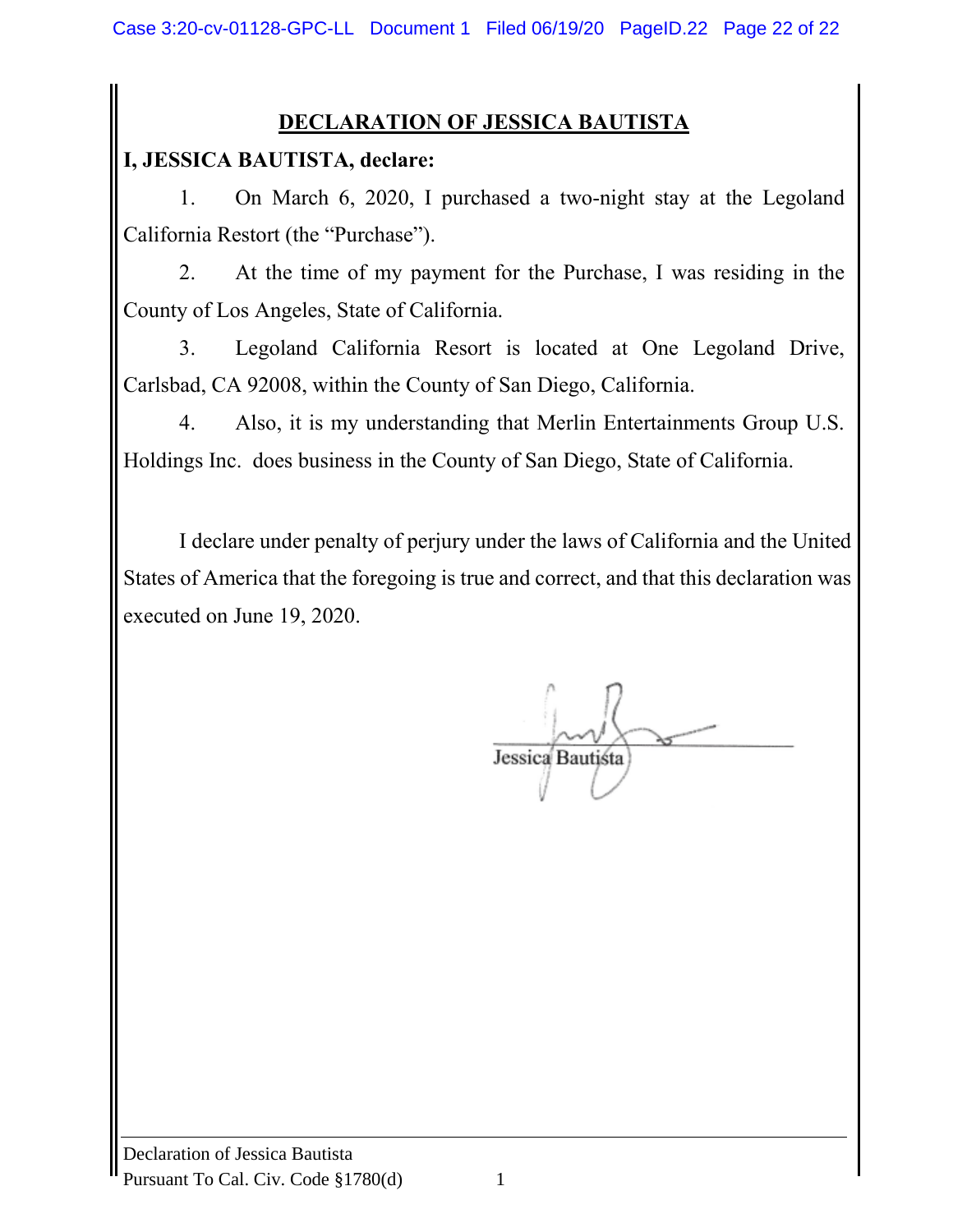#### JS 44 (Rev. 08/18)<br>
Case 3:20-cv-01128-GPC-LI Document 1-1 Filed 06/19/20 PageID.23 Page 1 of 2

The JS 44 civil cover sheet and the information contained herein neither replace nor supplement the filing and service of pleadings or other papers as required by law, except as provided by local rules of court. This form,

| I. (a) PLAINTIFFS                                                                                                                                                                                                                                                                                                                                                                                                                                                                                                                                                                                                                                                          |                                                                                                                                                                                                                                                                                                                                                                                                                                                                                                                                                                                                                                                                                                                                                                                                                                                                                                                                                                                                                                                                                                                                                                                                                                                                                                                                                              |                                                         | <b>DEFENDANTS</b>                                                                                                                                                                                                                                                                                                                                                                                                          |                                                                                                                                                                                                                                                                                                                                                                                                                                                                                                                             |                                                                                                                                                                                                                                                                                                                                                                                                                                                                                                                                                                                                                                                                                                                                            |  |  |
|----------------------------------------------------------------------------------------------------------------------------------------------------------------------------------------------------------------------------------------------------------------------------------------------------------------------------------------------------------------------------------------------------------------------------------------------------------------------------------------------------------------------------------------------------------------------------------------------------------------------------------------------------------------------------|--------------------------------------------------------------------------------------------------------------------------------------------------------------------------------------------------------------------------------------------------------------------------------------------------------------------------------------------------------------------------------------------------------------------------------------------------------------------------------------------------------------------------------------------------------------------------------------------------------------------------------------------------------------------------------------------------------------------------------------------------------------------------------------------------------------------------------------------------------------------------------------------------------------------------------------------------------------------------------------------------------------------------------------------------------------------------------------------------------------------------------------------------------------------------------------------------------------------------------------------------------------------------------------------------------------------------------------------------------------|---------------------------------------------------------|----------------------------------------------------------------------------------------------------------------------------------------------------------------------------------------------------------------------------------------------------------------------------------------------------------------------------------------------------------------------------------------------------------------------------|-----------------------------------------------------------------------------------------------------------------------------------------------------------------------------------------------------------------------------------------------------------------------------------------------------------------------------------------------------------------------------------------------------------------------------------------------------------------------------------------------------------------------------|--------------------------------------------------------------------------------------------------------------------------------------------------------------------------------------------------------------------------------------------------------------------------------------------------------------------------------------------------------------------------------------------------------------------------------------------------------------------------------------------------------------------------------------------------------------------------------------------------------------------------------------------------------------------------------------------------------------------------------------------|--|--|
| Jessica Bautista                                                                                                                                                                                                                                                                                                                                                                                                                                                                                                                                                                                                                                                           |                                                                                                                                                                                                                                                                                                                                                                                                                                                                                                                                                                                                                                                                                                                                                                                                                                                                                                                                                                                                                                                                                                                                                                                                                                                                                                                                                              |                                                         | Merlin Entertainments Group U.S. Holdings Inc.; and Legoland<br>California, LLC                                                                                                                                                                                                                                                                                                                                            |                                                                                                                                                                                                                                                                                                                                                                                                                                                                                                                             |                                                                                                                                                                                                                                                                                                                                                                                                                                                                                                                                                                                                                                                                                                                                            |  |  |
| (b) County of Residence of First Listed Plaintiff                                                                                                                                                                                                                                                                                                                                                                                                                                                                                                                                                                                                                          | Los Angeles                                                                                                                                                                                                                                                                                                                                                                                                                                                                                                                                                                                                                                                                                                                                                                                                                                                                                                                                                                                                                                                                                                                                                                                                                                                                                                                                                  |                                                         | County of Residence of First Listed Defendant                                                                                                                                                                                                                                                                                                                                                                              |                                                                                                                                                                                                                                                                                                                                                                                                                                                                                                                             |                                                                                                                                                                                                                                                                                                                                                                                                                                                                                                                                                                                                                                                                                                                                            |  |  |
|                                                                                                                                                                                                                                                                                                                                                                                                                                                                                                                                                                                                                                                                            | (EXCEPT IN U.S. PLAINTIFF CASES)                                                                                                                                                                                                                                                                                                                                                                                                                                                                                                                                                                                                                                                                                                                                                                                                                                                                                                                                                                                                                                                                                                                                                                                                                                                                                                                             |                                                         | (IN U.S. PLAINTIFF CASES ONLY)<br>IN LAND CONDEMNATION CASES, USE THE LOCATION OF THE TRACT OF LAND INVOLVED.<br>NOTE:                                                                                                                                                                                                                                                                                                     |                                                                                                                                                                                                                                                                                                                                                                                                                                                                                                                             |                                                                                                                                                                                                                                                                                                                                                                                                                                                                                                                                                                                                                                                                                                                                            |  |  |
| (c) Attorneys (Firm Name, Address, and Telephone Number)<br>Abbas Kazerounian, Kazerouni Law Group, APC<br>(800) 400-6808                                                                                                                                                                                                                                                                                                                                                                                                                                                                                                                                                  | 245 Fischer Ave, Suite D1, Costa Mesa, CA 92626                                                                                                                                                                                                                                                                                                                                                                                                                                                                                                                                                                                                                                                                                                                                                                                                                                                                                                                                                                                                                                                                                                                                                                                                                                                                                                              |                                                         | Attorneys (If Known)                                                                                                                                                                                                                                                                                                                                                                                                       | '20 CV1128 GPC LL                                                                                                                                                                                                                                                                                                                                                                                                                                                                                                           |                                                                                                                                                                                                                                                                                                                                                                                                                                                                                                                                                                                                                                                                                                                                            |  |  |
|                                                                                                                                                                                                                                                                                                                                                                                                                                                                                                                                                                                                                                                                            | <b>II. BASIS OF JURISDICTION</b> (Place an "X" in One Box Only)                                                                                                                                                                                                                                                                                                                                                                                                                                                                                                                                                                                                                                                                                                                                                                                                                                                                                                                                                                                                                                                                                                                                                                                                                                                                                              |                                                         |                                                                                                                                                                                                                                                                                                                                                                                                                            |                                                                                                                                                                                                                                                                                                                                                                                                                                                                                                                             | <b>III. CITIZENSHIP OF PRINCIPAL PARTIES</b> (Place an "X" in One Box for Plaintiff                                                                                                                                                                                                                                                                                                                                                                                                                                                                                                                                                                                                                                                        |  |  |
| $\Box$ 1 U.S. Government<br>Plaintiff                                                                                                                                                                                                                                                                                                                                                                                                                                                                                                                                                                                                                                      | <b>3</b> Federal Question<br>(U.S. Government Not a Party)                                                                                                                                                                                                                                                                                                                                                                                                                                                                                                                                                                                                                                                                                                                                                                                                                                                                                                                                                                                                                                                                                                                                                                                                                                                                                                   |                                                         | (For Diversity Cases Only)<br>Citizen of This State                                                                                                                                                                                                                                                                                                                                                                        | <b>DEF</b><br><b>PTF</b><br>$\mathbf{\times}$ 1<br>$\Box$ 1<br>Incorporated or Principal Place<br>of Business In This State                                                                                                                                                                                                                                                                                                                                                                                                 | and One Box for Defendant)<br>PTF<br>DEF<br>$\mathbf{\times}$ 4<br>$\Box$ 4                                                                                                                                                                                                                                                                                                                                                                                                                                                                                                                                                                                                                                                                |  |  |
| $\Box$ 2 U.S. Government<br>Defendant                                                                                                                                                                                                                                                                                                                                                                                                                                                                                                                                                                                                                                      | $\cancel{\bullet}$ 4 Diversity<br>(Indicate Citizenship of Parties in Item III)                                                                                                                                                                                                                                                                                                                                                                                                                                                                                                                                                                                                                                                                                                                                                                                                                                                                                                                                                                                                                                                                                                                                                                                                                                                                              |                                                         | Citizen of Another State                                                                                                                                                                                                                                                                                                                                                                                                   | $\Box$ 2<br>$\Box$ 2<br>Incorporated and Principal Place<br>of Business In Another State                                                                                                                                                                                                                                                                                                                                                                                                                                    | $\Box$ 5<br>$\Box$ 5                                                                                                                                                                                                                                                                                                                                                                                                                                                                                                                                                                                                                                                                                                                       |  |  |
|                                                                                                                                                                                                                                                                                                                                                                                                                                                                                                                                                                                                                                                                            |                                                                                                                                                                                                                                                                                                                                                                                                                                                                                                                                                                                                                                                                                                                                                                                                                                                                                                                                                                                                                                                                                                                                                                                                                                                                                                                                                              |                                                         | Citizen or Subject of a<br>Foreign Country                                                                                                                                                                                                                                                                                                                                                                                 | $\Box$ 3 Foreign Nation<br>$\Box$ 3                                                                                                                                                                                                                                                                                                                                                                                                                                                                                         | $\Box$ 6<br>$\Box$ 6                                                                                                                                                                                                                                                                                                                                                                                                                                                                                                                                                                                                                                                                                                                       |  |  |
| <b>IV. NATURE OF SUIT</b> (Place an "X" in One Box Only)                                                                                                                                                                                                                                                                                                                                                                                                                                                                                                                                                                                                                   |                                                                                                                                                                                                                                                                                                                                                                                                                                                                                                                                                                                                                                                                                                                                                                                                                                                                                                                                                                                                                                                                                                                                                                                                                                                                                                                                                              |                                                         | <b>FORFEITURE/PENALTY</b>                                                                                                                                                                                                                                                                                                                                                                                                  |                                                                                                                                                                                                                                                                                                                                                                                                                                                                                                                             | Click here for: Nature of Suit Code Descriptions.                                                                                                                                                                                                                                                                                                                                                                                                                                                                                                                                                                                                                                                                                          |  |  |
| <b>CONTRACT</b><br>$\Box$ 110 Insurance<br>$\Box$ 120 Marine<br>130 Miller Act<br>$\Box$ 140 Negotiable Instrument<br>$\Box$ 150 Recovery of Overpayment<br>& Enforcement of Judgment<br>151 Medicare Act<br>152 Recovery of Defaulted<br><b>Student Loans</b><br>(Excludes Veterans)<br>$\Box$ 153 Recovery of Overpayment<br>of Veteran's Benefits<br>$\Box$ 160 Stockholders' Suits<br>190 Other Contract<br>□ 195 Contract Product Liability<br>$\Box$ 196 Franchise<br><b>REAL PROPERTY</b><br>$\Box$ 210 Land Condemnation<br>220 Foreclosure<br>$\Box$ 230 Rent Lease & Ejectment<br>240 Torts to Land<br>245 Tort Product Liability<br>290 All Other Real Property | <b>TORTS</b><br>PERSONAL INJURY<br>PERSONAL INJURY<br>$\Box$ 310 Airplane<br>$\Box$ 365 Personal Injury -<br>□ 315 Airplane Product<br>Liability<br>$\Box$ 367 Health Care/<br>$\Box$ 320 Assault, Libel &<br>Pharmaceutical<br>Slander<br>Personal Injury<br>330 Federal Employers'<br><b>Product Liability</b><br>Liability<br>368 Asbestos Personal<br>$\Box$ 340 Marine<br><b>Injury Product</b><br>345 Marine Product<br>Liability<br>PERSONAL PROPERTY<br>Liability<br>350 Motor Vehicle<br>370 Other Fraud<br>355 Motor Vehicle<br>$\Box$ 371 Truth in Lending<br>380 Other Personal<br><b>Product Liability</b><br>360 Other Personal<br>385 Property Damage<br>Injury<br>$\Box$ 362 Personal Injury -<br>Product Liability<br>Medical Malpractice<br><b>CIVIL RIGHTS</b><br>PRISONER PETITIONS<br>$\Box$ 440 Other Civil Rights<br><b>Habeas Corpus:</b><br>$\Box$ 441 Voting<br>$\Box$ 463 Alien Detainee<br>$\Box$ 442 Employment<br><b>1</b> 510 Motions to Vacate<br>$\Box$ 443 Housing/<br>Sentence<br>$\Box$ 530 General<br>Accommodations<br>535 Death Penalty<br>$\Box$ 445 Amer. w/Disabilities -<br>Employment<br>Other:<br>$\square$ 446 Amer. w/Disabilities<br>$\Box$ 540 Mandamus & Other<br>Other<br>$\Box$ 550 Civil Rights<br><b>355 Prison Condition</b><br>448 Education<br>560 Civil Detainee -<br>Conditions of<br>Confinement | <b>Product Liability</b><br><b>Property Damage</b>      | □ 625 Drug Related Seizure<br>of Property 21 USC 881<br>$\Box$ 690 Other<br><b>LABOR</b><br>710 Fair Labor Standards<br>Act<br>720 Labor/Management<br>Relations<br>740 Railway Labor Act<br>751 Family and Medical<br>Leave Act<br>790 Other Labor Litigation<br>791 Employee Retirement<br>Income Security Act<br><b>IMMIGRATION</b><br>$\Box$ 462 Naturalization Application<br>$\Box$ 465 Other Immigration<br>Actions | <b>BANKRUPTCY</b><br>158 122 Appeal 28 USC 158<br>□ 423 Withdrawal<br>28 USC 157<br><b>PROPERTY RIGHTS</b><br>$\Box$ 820 Copyrights<br>□ 830 Patent<br>335 Patent - Abbreviated<br>New Drug Application<br>□ 840 Trademark<br><b>SOCIAL SECURITY</b><br>$\Box$ 861 HIA (1395ff)<br>$\Box$ 862 Black Lung (923)<br>$\Box$ 863 DIWC/DIWW (405(g))<br>$\Box$ 864 SSID Title XVI<br>$\Box$ 865 RSI (405(g))<br><b>FEDERAL TAX SUITS</b><br>□ 870 Taxes (U.S. Plaintiff<br>or Defendant)<br>□ 871 IRS-Third Party<br>26 USC 7609 | <b>OTHER STATUTES</b><br>375 False Claims Act<br>$\Box$ 376 Qui Tam (31 USC<br>3729(a)<br>1 400 State Reapportionment<br>$\Box$ 410 Antitrust<br>1 430 Banks and Banking<br>150 Commerce<br>$\Box$ 460 Deportation<br>1 470 Racketeer Influenced and<br><b>Corrupt Organizations</b><br>480 Consumer Credit<br>1485 Telephone Consumer<br>Protection Act<br>□ 490 Cable/Sat TV<br>□ 850 Securities/Commodities/<br>Exchange<br><b>390 Other Statutory Actions</b><br>□ 891 Agricultural Acts<br>□ 893 Environmental Matters<br>$\Box$ 895 Freedom of Information<br>Act<br>□ 896 Arbitration<br>□ 899 Administrative Procedure<br>Act/Review or Appeal of<br><b>Agency Decision</b><br>区 950 Constitutionality of<br><b>State Statutes</b> |  |  |
| V. ORIGIN (Place an "X" in One Box Only)<br>$\mathbf{\times}$ 1 Original<br>$\square$ 2 Removed from<br>$\Box$ 3<br>Remanded from<br>$\Box$ 4 Reinstated or $\Box$ 5 Transferred from<br>$\Box$ 6 Multidistrict<br>$\Box$ 8 Multidistrict<br>Proceeding<br><b>State Court</b><br>Appellate Court<br>Reopened<br>Litigation -<br>Litigation -<br>Another District                                                                                                                                                                                                                                                                                                           |                                                                                                                                                                                                                                                                                                                                                                                                                                                                                                                                                                                                                                                                                                                                                                                                                                                                                                                                                                                                                                                                                                                                                                                                                                                                                                                                                              |                                                         |                                                                                                                                                                                                                                                                                                                                                                                                                            |                                                                                                                                                                                                                                                                                                                                                                                                                                                                                                                             |                                                                                                                                                                                                                                                                                                                                                                                                                                                                                                                                                                                                                                                                                                                                            |  |  |
| VI. CAUSE OF ACTION                                                                                                                                                                                                                                                                                                                                                                                                                                                                                                                                                                                                                                                        | Cite the U.S. Civil Statute under which you are filing (Do not cite jurisdictional statutes unless diversity):<br>Cal. Civ. Code §§ 1750, et seq.<br>Brief description of cause:<br>Violations of the California Consumer Legal Remedies Act                                                                                                                                                                                                                                                                                                                                                                                                                                                                                                                                                                                                                                                                                                                                                                                                                                                                                                                                                                                                                                                                                                                 |                                                         | (specify)                                                                                                                                                                                                                                                                                                                                                                                                                  | Transfer                                                                                                                                                                                                                                                                                                                                                                                                                                                                                                                    | Direct File                                                                                                                                                                                                                                                                                                                                                                                                                                                                                                                                                                                                                                                                                                                                |  |  |
| <b>VII. REQUESTED IN</b><br>⊠<br>CHECK IF THIS IS A CLASS ACTION<br>UNDER RULE 23, F.R.Cv.P.<br><b>COMPLAINT:</b>                                                                                                                                                                                                                                                                                                                                                                                                                                                                                                                                                          |                                                                                                                                                                                                                                                                                                                                                                                                                                                                                                                                                                                                                                                                                                                                                                                                                                                                                                                                                                                                                                                                                                                                                                                                                                                                                                                                                              |                                                         | <b>DEMAND \$</b>                                                                                                                                                                                                                                                                                                                                                                                                           | <b>JURY DEMAND:</b>                                                                                                                                                                                                                                                                                                                                                                                                                                                                                                         | CHECK YES only if demanded in complaint:<br>X Yes<br>$\Box$ No                                                                                                                                                                                                                                                                                                                                                                                                                                                                                                                                                                                                                                                                             |  |  |
| VIII. RELATED CASE(S)<br>IF ANY                                                                                                                                                                                                                                                                                                                                                                                                                                                                                                                                                                                                                                            | (See instructions):<br><b>JUDGE</b>                                                                                                                                                                                                                                                                                                                                                                                                                                                                                                                                                                                                                                                                                                                                                                                                                                                                                                                                                                                                                                                                                                                                                                                                                                                                                                                          |                                                         |                                                                                                                                                                                                                                                                                                                                                                                                                            | DOCKET NUMBER                                                                                                                                                                                                                                                                                                                                                                                                                                                                                                               |                                                                                                                                                                                                                                                                                                                                                                                                                                                                                                                                                                                                                                                                                                                                            |  |  |
| <b>DATE</b><br>06/19/2020<br><b>FOR OFFICE USE ONLY</b>                                                                                                                                                                                                                                                                                                                                                                                                                                                                                                                                                                                                                    |                                                                                                                                                                                                                                                                                                                                                                                                                                                                                                                                                                                                                                                                                                                                                                                                                                                                                                                                                                                                                                                                                                                                                                                                                                                                                                                                                              | SIGNATURE OF ATTORNEY OF RECORD<br>s/ Abbas Kazerounian |                                                                                                                                                                                                                                                                                                                                                                                                                            |                                                                                                                                                                                                                                                                                                                                                                                                                                                                                                                             |                                                                                                                                                                                                                                                                                                                                                                                                                                                                                                                                                                                                                                                                                                                                            |  |  |
| <b>RECEIPT#</b>                                                                                                                                                                                                                                                                                                                                                                                                                                                                                                                                                                                                                                                            | <b>AMOUNT</b>                                                                                                                                                                                                                                                                                                                                                                                                                                                                                                                                                                                                                                                                                                                                                                                                                                                                                                                                                                                                                                                                                                                                                                                                                                                                                                                                                | APPLYING IFP                                            | <b>JUDGE</b>                                                                                                                                                                                                                                                                                                                                                                                                               | MAG. JUDGE                                                                                                                                                                                                                                                                                                                                                                                                                                                                                                                  | <u> 1989 - Andrea Station, amerikansk politik (</u>                                                                                                                                                                                                                                                                                                                                                                                                                                                                                                                                                                                                                                                                                        |  |  |